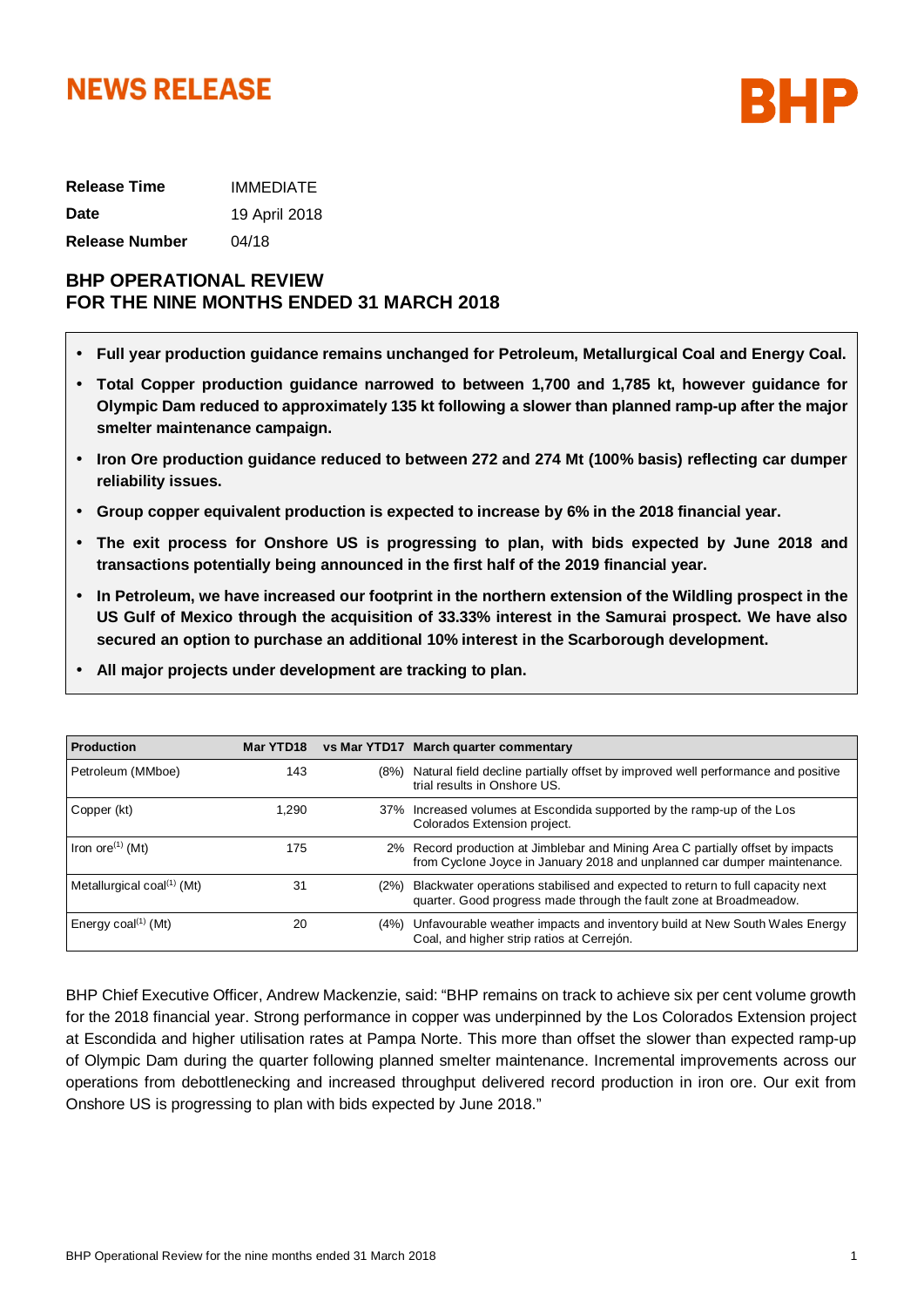# **Summary**

## *Operational performance*

Production and guidance are summarised in the table below.

| <b>Production</b>                       | <b>Mar</b><br>YTD18 | <b>Mar</b><br>Q18 | <b>Mar YTD18</b><br><b>VS</b><br><b>Mar YTD17</b> | Mar Q18<br><b>VS</b><br>Mar Q17 | Mar Q18<br><b>VS</b><br><b>Dec Q17</b> | <b>Previous</b><br><b>FY18</b><br>guidance | <b>Current</b><br><b>FY18</b><br>guidance |                                                 |
|-----------------------------------------|---------------------|-------------------|---------------------------------------------------|---------------------------------|----------------------------------------|--------------------------------------------|-------------------------------------------|-------------------------------------------------|
| Petroleum (MMboe)                       | 143                 | 45                | (8%)                                              | (12%)                           | (8%)                                   | 180 - 190                                  | 180 - 190                                 | Upper end of range                              |
| Onshore US (MMboe)                      | 52                  | 17                | (14%)                                             | (17%)                           | (3%)                                   | $61 - 67$                                  | $61 - 67$                                 | Upper end of range                              |
| Conventional (MMboe)                    | 91                  | 28                | (5%)                                              | (8%)                            | (10%)                                  | $119 - 123$                                | $119 - 123$                               | Unchanged                                       |
| Copper (kt)                             | 1,290               | 457               | 37%                                               | 101%                            | 6%                                     | 1,655 - 1,790                              | 1,700 - 1,785                             | Narrowed range                                  |
| Escondida (kt)                          | 897                 | 314               | 64%                                               | 232%                            | 0%                                     | $1,130 - 1,230$                            | 1,180 - 1,230                             | Narrowed range                                  |
| Other copper $(1)$ (kt)                 | 393                 | 143               | $0\%$                                             | 8%                              | 25%                                    | $525 - 560$                                | $520 - 555$                               | Olympic Dam now ~135 kt<br>Antamina now ~135 kt |
| Iron ore $(i)$ (Mt)                     | 175                 | 58                | 2%                                                | 8%                              | (6%)                                   | 239 - 243                                  | $236 - 238$                               | Lowered due to car<br>dumper reliability        |
| WAIO (100% basis) (Mt)                  | 203                 | 67                | 2%                                                | 8%                              | (6%)                                   | 275 - 280                                  | $272 - 274$                               | As above for iron ore                           |
| Metallurgical coal <sup>(ii)</sup> (Mt) | 31                  | 10                | (2%)                                              | 2%                              | 7%                                     | $41 - 43$                                  | $41 - 43$                                 | Unchanged                                       |
| Energy coal <sup>(ii)</sup> (Mt)        | 20                  | 6                 | (4%)                                              | (18%)                           | (16%)                                  | $29 - 30$                                  | $29 - 30$                                 | Unchanged                                       |

(i) Other copper comprises Pampa Norte, Olympic Dam and Antamina.

(ii) Excludes production from Samarco, Haju (IndoMet Coal) and New Mexico Coal.

#### *Major development projects*

BHP has four major projects under development in Petroleum, Copper and Potash, with a combined budget of US\$7.5 billion over the life of the projects. All projects remain on time and on budget.

# **Petroleum**

#### *Production*

|                                                       | Mar<br>YTD <sub>18</sub> | Mar<br>Q18 | Mar YTD18<br><b>VS</b><br>Mar YTD17 | Mar Q18<br><b>VS</b><br>Mar Q17 | Mar Q18<br><b>VS</b><br><b>Dec Q17</b> |
|-------------------------------------------------------|--------------------------|------------|-------------------------------------|---------------------------------|----------------------------------------|
| Crude oil, condensate and natural gas liquids (MMboe) | 65                       | 20         | $(11\%)$                            | (19%)                           | (9%)                                   |
| Natural gas (bcf)                                     | 472                      | 147        | (6%)                                | (5%)                            | (6%)                                   |
| Total petroleum production (MMboe)                    | 143                      | 45         | (8%)                                | (12%)                           | (8%)                                   |

**Petroleum** - Total petroleum production for the nine months ended March 2018 decreased by eight per cent to 143 MMboe. Guidance for the 2018 financial year remains unchanged at between 180 and 190 MMboe, comprising Conventional volumes between 119 and 123 MMboe and Onshore US volumes between 61 and 67 MMboe. We expect total petroleum volumes to be towards the upper end of the guidance range, primarily due to enhanced well performance in our Onshore US fields.

| <b>Production breakdown</b>                           | Mar YTD18 | <b>vs Mar YTD17</b> |                                                                                                                                               |  |  |  |  |  |  |  |
|-------------------------------------------------------|-----------|---------------------|-----------------------------------------------------------------------------------------------------------------------------------------------|--|--|--|--|--|--|--|
| Crude oil, condensate and natural gas liquids (MMboe) |           |                     |                                                                                                                                               |  |  |  |  |  |  |  |
| Conventional                                          | 44        | (7%)                | Hurricanes Harvey and Nate in the Gulf of Mexico and natural field decline.                                                                   |  |  |  |  |  |  |  |
| Onshore US                                            | 21        | (20%)               | Hurricane Harvey and natural field decline, which more than offset improved<br>recoveries and additional wells in the Black Hawk and Permian. |  |  |  |  |  |  |  |
| Total                                                 | 65        | (11%)               |                                                                                                                                               |  |  |  |  |  |  |  |
| Natural gas (bcf)                                     |           |                     |                                                                                                                                               |  |  |  |  |  |  |  |
| Conventional                                          | 286       | (2%)                | Maintenance at North West Shelf and Bass Strait.                                                                                              |  |  |  |  |  |  |  |
| Onshore US                                            | 186       | (10%)               | Hurricane Harvey and natural field decline, partially offset by additional wells in<br>the Eagle Ford, Permian and Haynesville.               |  |  |  |  |  |  |  |
| Total                                                 | 472       | (6%)                |                                                                                                                                               |  |  |  |  |  |  |  |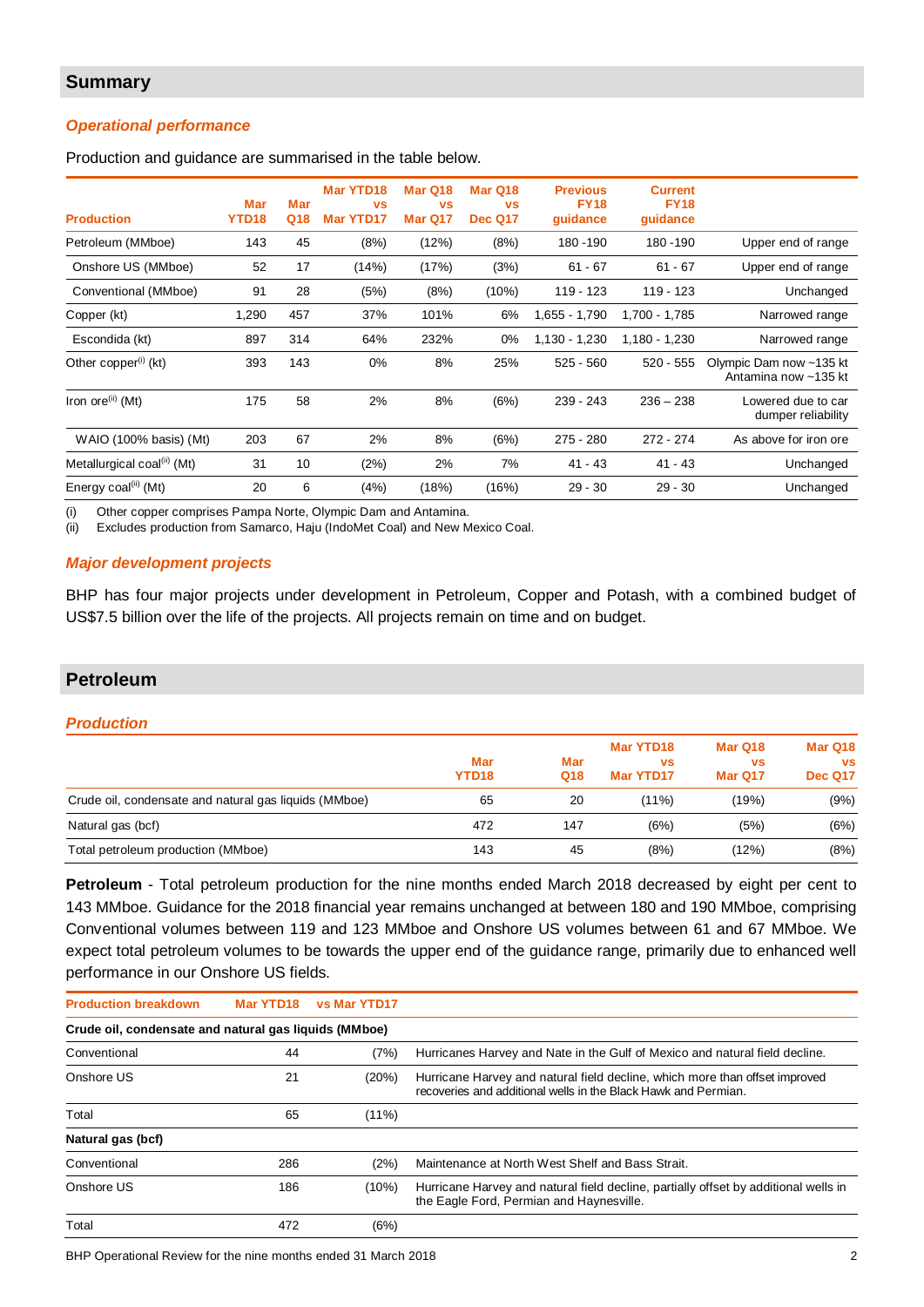On 12 March 2018, BHP agreed to waive its right of pre-emption and provide consent to the sale by ExxonMobil of its 50 per cent interest in Scarborough to Woodside, resulting in Woodside and BHP holding 75 per cent and 25 per cent interests, respectively. BHP has an option to purchase an additional 10 per cent interest in Scarborough on equivalent consideration and terms to the transaction with ExxonMobil. This option may be exercised at any time prior to the earlier of 31 December 2019 and the date approval is given to commence the front-end engineering and design phase of the development of the Scarborough gas field.

| <b>Projects</b>                                                                     |                                          |                                                      |                                                                                                                            |                                                                 |
|-------------------------------------------------------------------------------------|------------------------------------------|------------------------------------------------------|----------------------------------------------------------------------------------------------------------------------------|-----------------------------------------------------------------|
| <b>Project and</b><br>ownership                                                     | <b>Capital</b><br>expenditure<br>(US\$m) | <b>Initial</b><br>production<br>target date Capacity |                                                                                                                            | <b>Progress</b>                                                 |
| North West Shelf Greater<br>Western Flank-B<br>(Australia)<br>16.67% (non-operator) | 314                                      |                                                      | CY19 To maintain LNG plant throughput from<br>the North West Shelf operations.                                             | On schedule and budget. The overall<br>project is 80% complete. |
| Mad Dog Phase 2<br>(US Gulf of Mexico)<br>23.9% (non-operator)                      | 2.154                                    |                                                      | CY22 New floating production facility with the<br>capacity to produce up to 140,000 gross<br>barrels of crude oil per day. | On schedule and budget. The overall<br>project is 16% complete. |

Petroleum capital expenditure guidance remains unchanged at approximately US\$1.9 billion for the 2018 financial year. This includes Conventional capital expenditure of US\$0.8 billion, focused on high-return infill drilling opportunities in the Gulf of Mexico, a life extension project at North West Shelf and investment in the Mad Dog Phase 2 project. Onshore US capital expenditure of US\$1.1 billion reflects drilling and completion activities tailored to support value in the exit process and meet Hold by Production obligations.

# *Onshore US development activity*

Onshore US drilling and development expenditure for the nine months ended March 2018 was US\$648 million. Our operated rig count declined from nine to seven during the March 2018 quarter.

- In the Permian, we continue to see strong results from larger completions. We expect rig count to remain unchanged through the June 2018 quarter as we focus on meeting Hold by Production obligations and progressing sub-surface trials.
- In the Eagle Ford, early trial results from wells with longer laterals in the Hawkville have exceeded expectations and early results in the Austin Chalk horizon have been positive. During April 2018, we reduced our rig count from three to two and this is expected to remain unchanged during the June 2018 quarter.
- In the Haynesville, the incorporation of larger choke settings in all new wells has significantly increased volumes, and longer laterals and larger completions have also outperformed expectations. We expect to lower our rig count from two to one during the June 2018 quarter.
- In the Fayetteville, we continue to assess the potential of the Moorefield horizon based on data from the new nonoperated wells.

| <b>March YTD18</b>                              |               | <b>Liquids focused areas</b> |                | <b>Gas focused areas</b> |                     |               |
|-------------------------------------------------|---------------|------------------------------|----------------|--------------------------|---------------------|---------------|
| (March YTD17)                                   |               | <b>Eagle Ford</b>            | <b>Permian</b> | <b>Haynesville</b>       | <b>Fayetteville</b> | <b>Total</b>  |
| Capital expenditure <sup>(i)</sup>              | US\$ billion  | 0.2(0.2)                     | 0.3(0.2)       | 0.2(0.0)                 | 0.0(0.0)            | 0.6(0.4)      |
| Rig allocation                                  | At period end | 3(1)                         | 2(1)           | 2(1)                     | 0(0)                | 7(3)          |
| Net wells drilled and completed <sup>(ii)</sup> | Period total  | 14 (44)                      | 13 (17)        | 2(2)                     | 0(2)                | 29 (65)       |
| Net productive wells                            | At period end | 945 (963)                    | 150 (124)      | 387 (392)                | 1,042 (1,045)       | 2,524 (2,524) |

(i) Includes land acquisition, site preparation, drilling, completions, well site facilities, mid-stream infrastructure and pipelines.

(ii) Can vary between periods based on changes in rig activity and the inventory of wells drilled but not yet completed at period end.

The exit process for our Onshore US assets is progressing to plan and the data rooms for all fields and mid-stream assets are now open. We expect to receive bids by June 2018 and proceed with negotiations to potentially announce one or several transactions in the first half of the 2019 financial year. In parallel, we continue to explore potential asset swap opportunities and exit via demerger or Initial Public Offering.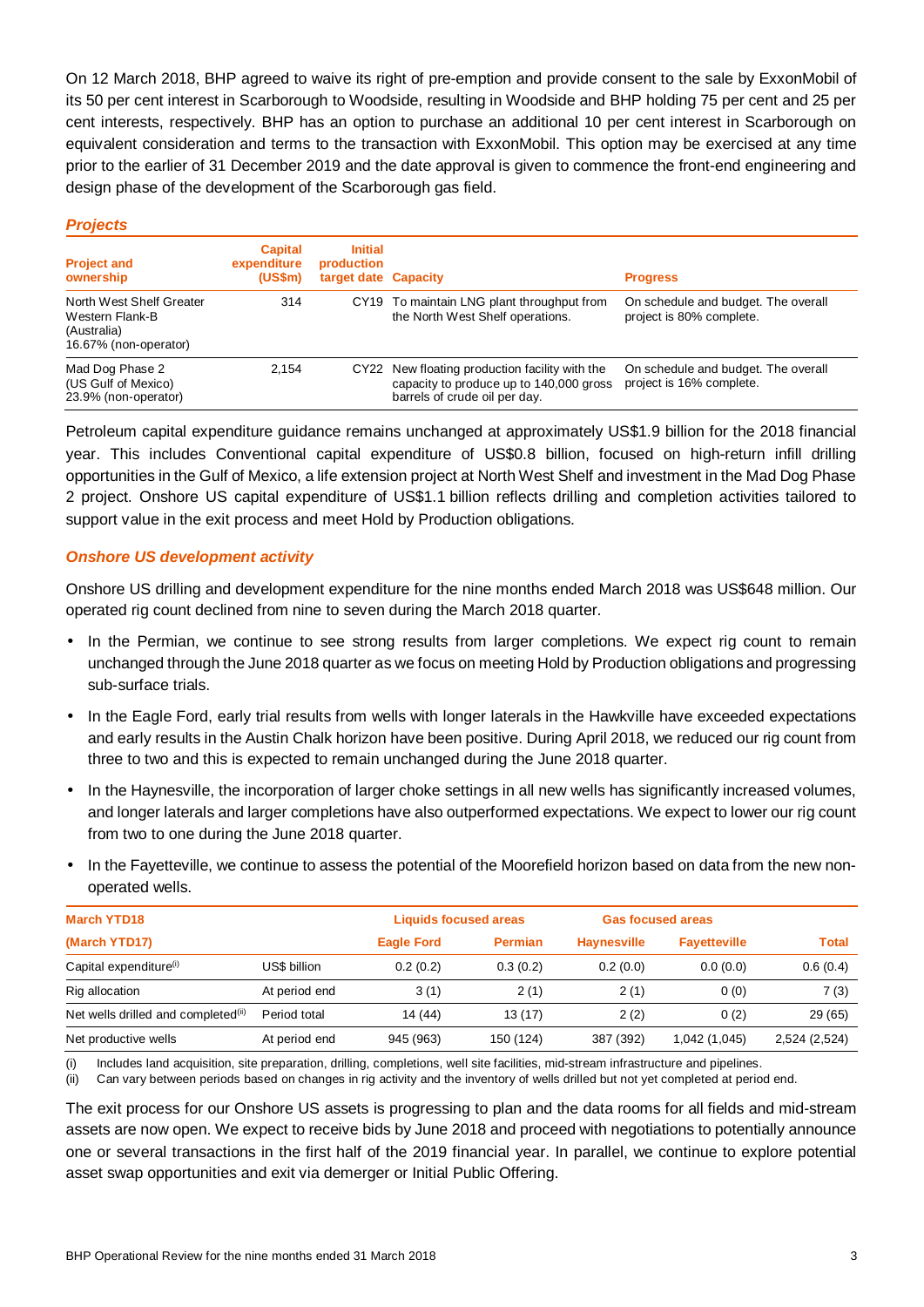## *Petroleum exploration*

Exploration and appraisal wells drilled during the March 2018 quarter are summarised below.

| Well        | <b>Location</b>                | Target | <b>BHP</b> equity | <b>Spud date</b>    | Water depth | <b>Total well</b><br>depth | <b>Status</b>         |
|-------------|--------------------------------|--------|-------------------|---------------------|-------------|----------------------------|-----------------------|
| Scimitar    | US Gulf of Mexico Oil<br>GC392 |        | 65%               | 1 October 2017      | 1.289 m     | 9.386 m                    | Plugged and abandoned |
| Scimitar-ST | US Gulf of Mexico Oil<br>GC392 |        | 85%               | 13 February<br>2018 | 1.289 m     | 8.246 m                    | Plugged and abandoned |

As reported in the December 2017 Results Announcement, no commercial hydrocarbons were encountered at Scimitar in the US Gulf of Mexico. The well was plugged and abandoned in February 2018. In the northern extension of the Wildling prospect, we recently increased our footprint through the acquisition of Samson's 33.33 per cent interest in the Samurai prospect in Green Canyon Blocks 432 and 476. Murphy Exploration & Production Co is the operator of Samurai and an exploration well was spud on 16 April 2018. This follows positive drilling results at Wildling in the first half of the 2018 financial year. Evaluation is ongoing to assess the scale of the discovery, with plans to continue drilling in the second half of the 2019 financial year. We were the apparent high bidder on three blocks, EB 914 and EB 699 in the western Gulf of Mexico and GC 823 to the west of the Mad Dog field, which we co-own with BP and Chevron.

Petroleum exploration expenditure for the nine months ended March 2018 was US\$521 million, of which US\$395 million was expensed. A US\$715 million exploration program is being executed for the 2018 financial year. This program comprises the Wildling-2 side track, Scimitar and side track exploration well and the Samurai-2 well in the US Gulf of Mexico, one well in Trinidad and Tobago, with the second and third wells now expected to be drilled at the beginning of the 2019 financial year.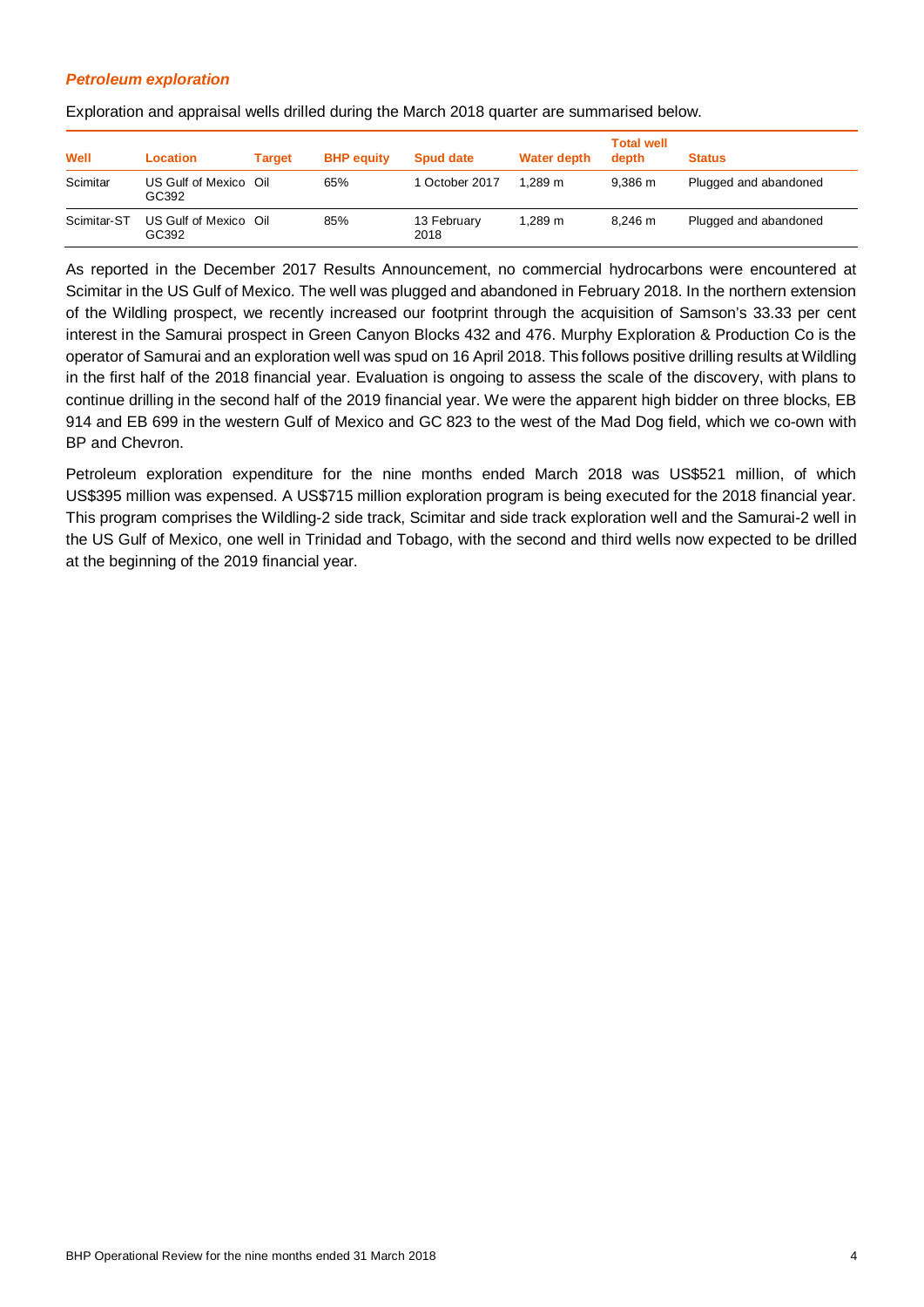# **Copper**

# *Production*

|                               | Mar<br>YTD <sub>18</sub> | Mar<br>Q18 | Mar YTD18<br><b>VS</b><br>Mar YTD17 | Mar Q18<br><b>VS</b><br>Mar Q17 | Mar Q18<br><b>VS</b><br><b>Dec Q17</b> |
|-------------------------------|--------------------------|------------|-------------------------------------|---------------------------------|----------------------------------------|
| Copper (kt)                   | 1.290                    | 457        | 37%                                 | 101%                            | 6%                                     |
| Zinc(t)                       | 83.817                   | 25.562     | 43%                                 | 24%                             | (12%)                                  |
| Uranium oxide concentrate (t) | 2,241                    | 1.118      | (23%)                               | 18%                             | 360%                                   |

**Copper** – Total copper production for the nine months ended March 2018 increased by 37 per cent to 1,290 kt. Guidance for the 2018 financial year narrowed to between 1,700 and 1,785 kt from between 1,655 and 1,790 kt.

Escondida copper production for the nine months ended March 2018 increased by 64 per cent to 897 kt, supported by the start-up of the Los Colorados Extension project on 10 September 2017. Production guidance for the 2018 financial year has been narrowed to between 1,180 and 1,230 kt from between 1,130 and 1,230 kt. The Escondida Water Supply Extension (EWSE) was sanctioned by all joint venture partners in March 2018 and it comprises the expansion of the Escondida Water Supply conveyance system and desalination plant. EWSE is in execution phase and will deliver first water production in the 2020 financial year. EWSE will continue Escondida's sustainable reduction of groundwater usage and maximise concentrator throughput beyond the 2020 financial year. The existing agreement with Union N°1 will expire on 1 August 2018 and early negotiations started in April 2018.

Pampa Norte copper production increased by six per cent to 193 kt due to record production at Spence mainly driven by higher utilisation of the solvent extraction and electrowinning plants. Pampa Norte production guidance for the 2018 financial year remains unchanged and is expected to be higher than the prior year. During the period, we successfully completed the accelerated negotiation with Spence Union N°2 (supervisors and staff) with the new agreement effective from 1 April 2018 for 36 months.

Olympic Dam copper production decreased by 18 per cent to 95 kt as a result of the planned major smelter maintenance campaign in the first half of the financial year. Production guidance for the 2018 financial year has been reduced from 150 kt to approximately 135 kt due to a slower than planned ramp-up during the March 2018 quarter. A return to full capacity is now expected over the course of the June 2018 quarter. Development into the highergrade Southern Mine Area continues with record underground development metres achieved in March 2018.

Antamina copper production increased by 10 per cent to 105 kt and zinc production increased 43 per cent to 84 kt due to higher head grades as mining continued through a zinc-rich ore zone consistent with the mine plan. Copper production guidance for the 2018 financial year has increased to approximately 135 kt from approximately 125 kt and zinc production guidance to approximately 110 kt from approximately 100 kt.

#### *Projects*

| <b>Project and</b><br>ownership         | <b>Capital</b><br>expenditure<br>(USSm) | <b>Initial</b><br>production<br>target date Capacity |                                                                                                                                                                                                                                           | <b>Progress</b>                                                |
|-----------------------------------------|-----------------------------------------|------------------------------------------------------|-------------------------------------------------------------------------------------------------------------------------------------------------------------------------------------------------------------------------------------------|----------------------------------------------------------------|
| Spence Growth Option<br>(Chile)<br>100% | 2.460                                   | <b>FY21</b>                                          | New 95 ktpd concentrator is expected<br>to increase Spence's payable copper<br>in concentrate production by<br>approximately 185 ktpa in the first 10<br>years of operation and extend the<br>mining operations by more than 50<br>years. | On schedule and budget. The overall<br>project is 8% complete. |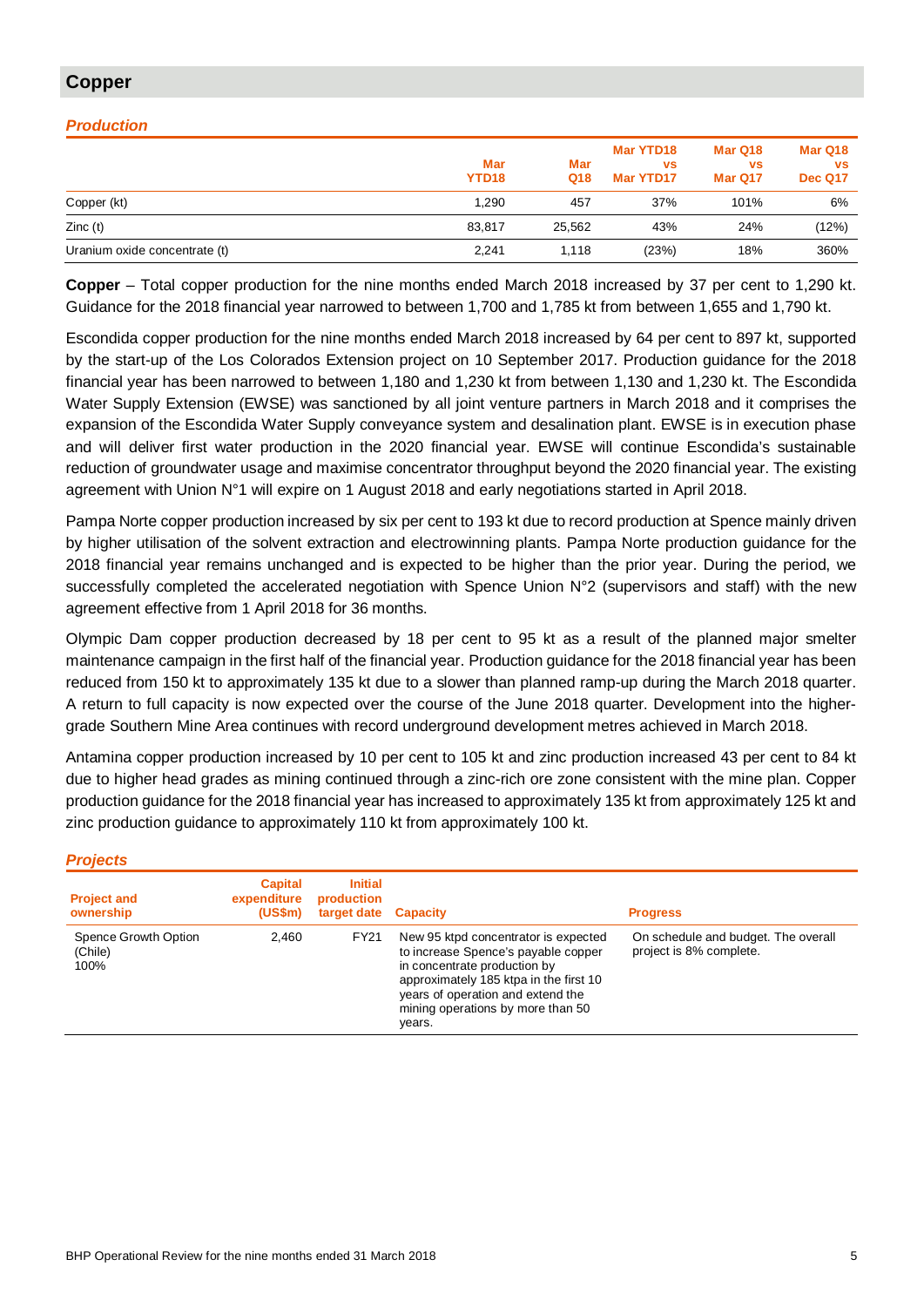# **Iron Ore**

# *Production*

|               | Mar<br>YTD <sub>18</sub> | Mar<br>Q18 | Mar YTD18<br>vs<br>Mar YTD17 | Mar Q18<br>vs<br>Mar Q17 | Mar Q18<br><b>VS</b><br>Dec Q17 |
|---------------|--------------------------|------------|------------------------------|--------------------------|---------------------------------|
| Iron ore (kt) | 174.835                  | 57,691     | 2%                           | 8%                       | (6%)                            |

**Iron ore** – Total iron ore production for the nine months ended March 2018 increased by two per cent to a record 175 Mt, or 203 Mt on a 100 per cent basis. Guidance for the 2018 financial year has been reduced to between 236 and 238 Mt, or between 272 and 274 Mt on a 100 per cent basis reflecting car dumper reliability issues as we push to record levels of production.

At WAIO, increased production was supported by record production at Jimblebar and Mining Area C, and improved rail reliability. This was partially offset by the impact of lower opening stockpile levels following the Mt Whaleback fire in June 2017, planned maintenance and port debottlenecking activities in the first half of the financial year. Volumes decreased by six per cent from the December 2017 quarter reflecting impacts from Cyclone Joyce and unplanned car dumper maintenance, despite improved rail reliability and an increase in peak performance in the number of rakes per day. With the system constraint now at the port, a program of work is underway to improve car dumper availability and performance. On 16 February 2018, BHP received regulatory approval to increase capacity at its Port Hedland operations to 290 Mtpa (100 per cent basis) and expects to reach this run rate by the end of the 2019 financial year.

Mining and processing operations at Samarco remain suspended following the failure of the Fundão tailings dam and Santarém water dam on 5 November 2015.

# **Coal**

## *Production*

|                         | Mar<br>YTD <sub>18</sub> | Mar<br>Q18 | Mar YTD18<br>VS<br>Mar YTD17 | Mar Q18<br><b>VS</b><br>Mar Q17 | Mar Q18<br><b>VS</b><br><b>Dec Q17</b> |
|-------------------------|--------------------------|------------|------------------------------|---------------------------------|----------------------------------------|
| Metallurgical coal (kt) | 30,631                   | 10,379     | (2%)                         | 2%                              | 7%                                     |
| Energy coal (kt)        | 20,135                   | 6.106      | (4%)                         | (18%)                           | (16%)                                  |

**Metallurgical coal** – Metallurgical coal production for the nine months ended March 2018 decreased by two per cent to 31 Mt. Guidance for the 2018 financial year remains unchanged at between 41 and 43 Mt.

At Queensland Coal, production was lower due to challenging roof conditions at Broadmeadow and geotechnical issues triggered by wet weather at Blackwater. This was partially offset by record production at four mines, underpinned by improved stripping and truck performance, higher wash-plant throughput from debottlenecking activities and utilisation of latent dragline capacity at Caval Ridge. Mining operations at Blackwater stabilised in the current quarter and are expected to return to full capacity during the June 2018 quarter as inventory levels are rebuilt. At Broadmeadow, progression through the fault zone is expected to be completed during the June 2018 quarter. In March 2018, we successfully reached agreement with employees on the BMA Enterprise Agreement 2018<sup>(2)</sup> (covering four producing BMA mines) and it is currently with the Fair Work Commission for approval. The Caval Ridge Southern Circuit project is progressing according to plan, with production expected to ramp-up early in the 2019 financial year.

**Energy coal** – Energy coal production for the nine months ended March 2018 decreased by four per cent to 20 Mt. Guidance for the 2018 financial year remains unchanged at 29 to 30 Mt.

New South Wales Energy Coal production was down one per cent as higher truck utilisation and additional bypass coal were offset by higher average strip ratios compared to the corresponding period. Volumes decreased by 16 per cent from the December 2017 quarter following unfavourable weather impacts and then a significant build in raw coal inventory late in the quarter. This inventory is expected to support an uplift in volumes in the June 2018 quarter.

Cerrejón production declined seven per cent, due to unfavourable weather impacts on mine sequencing, equipment availability and higher strip ratio areas being mined.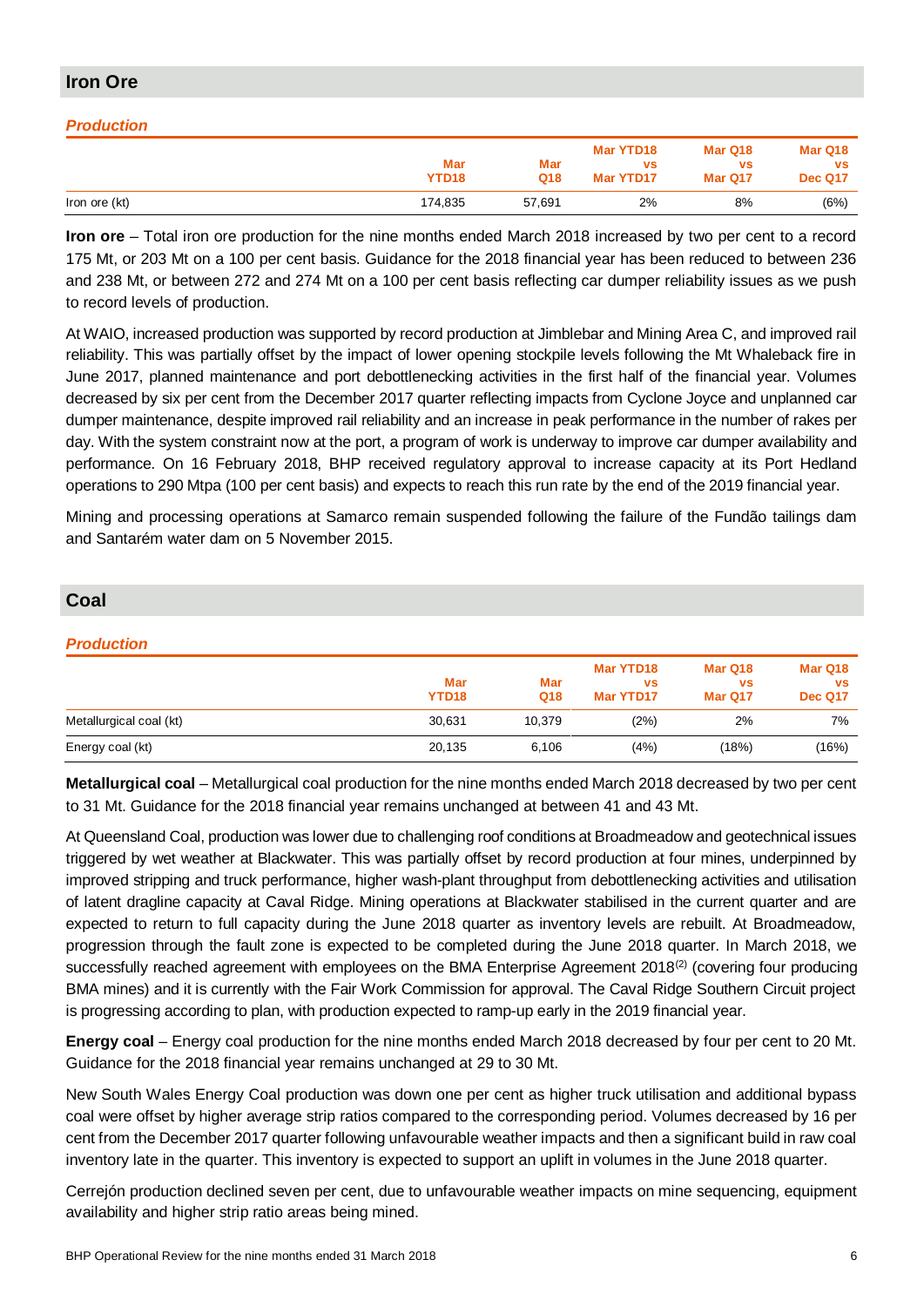# **Other**

# *Nickel production*

|             | Mar<br>YTD <sub>18</sub> | <b>Mar</b><br>Q18 | Mar YTD18<br><b>VS</b><br>Mar YTD17 | Mar Q18<br><b>VS</b><br>Mar Q17 | Mar Q18<br><b>VS</b><br><b>Dec Q17</b> |
|-------------|--------------------------|-------------------|-------------------------------------|---------------------------------|----------------------------------------|
| Nickel (kt) | 65.6                     | 20.4              | 10%                                 | 7%                              | (9%)                                   |

**Nickel** – Nickel West production for the nine months ended March 2018 increased by 10 per cent to 66 kt of nickel primarily due to increased production rates at Mt Keith and Leinster. Nickel production guidance for the 2018 financial year remains unchanged and is expected to be broadly in line with the 2017 financial year.

# *Potash project*

| <b>Project and</b><br>ownership   | Investment<br>(USSm) | Scope                                                                                                                                                                             | <b>Progress</b>                                                                                                                                                                                                                  |
|-----------------------------------|----------------------|-----------------------------------------------------------------------------------------------------------------------------------------------------------------------------------|----------------------------------------------------------------------------------------------------------------------------------------------------------------------------------------------------------------------------------|
| Jansen Potash<br>(Canada)<br>100% | 2.600                | Investment to finish the excavation and lining of<br>the production and service shafts, and to continue<br>the installation of essential surface infrastructure<br>and utilities. | The project is 77% complete and within the<br>approved budget. Shaft excavation is<br>progressing. At the end of March 2018 both<br>shafts reached potash in the Upper Patience<br>Lake Member at a depth of approximately 924m. |

# **Minerals exploration**

Minerals exploration expenditure for the nine months ended March 2018 was US\$128 million, of which US\$92 million was expensed. Greenfield minerals exploration is predominantly focused on advancing copper targets within Chile, Ecuador, Peru, Canada, South Australia and the South-West United States.

Variance analysis relates to the relative performance of BHP and/or its operations during the nine months ended March 2018 compared with the nine months ended March 2017, unless otherwise noted. Production volumes, sales volumes and capital and exploration expenditure from subsidiaries are reported on a 100 per cent basis; production and sales volumes from equity accounted investments and other operations are reported on a proportionate consolidation basis. Copper equivalent production based on 2017 financial year average realised prices.

The following footnotes apply to this Operational Review:

- (1) Excludes production from Samarco, Haju (IndoMet Coal) and New Mexico Coal.
- (2) The BMA Enterprise Agreement 2018 covers four producing mines (Blackwater, Goonyella, Peak Downs and Saraji) as well as three mines in care and maintenance (Crinum, Gregory and Norwich Park).

The following abbreviations may have been used throughout this report: barrels (bbl); billion cubic feet (bcf); cost and freight (CFR); cost, insurance and freight (CIF); dry metric tonne unit (dmtu); free on board (FOB); grams per tonne (g/t); kilograms per tonne (kg/t); kilometre (km); metre (m); million barrels of oil equivalent (MMboe); million cubic feet per day (MMcf/d); million tonnes (Mt); million tonnes per annum (Mtpa); ounces (oz); pounds (lb); thousand barrels of oil equivalent (Mboe); thousand ounces (koz); thousand standard cubic feet (Mscf); thousand tonnes (kt); thousand tonnes per annum (ktpa); thousand tonnes per day (ktpd); tonnes (t); and wet metric tonnes (wmt).

In this release, the terms 'BHP', 'Group', 'BHP Group', 'we', 'us', 'our' and ourselves' are used to refer to BHP Billiton Limited, BHP Billiton Plc and, except where the context otherwise requires, their respective subsidiaries as defined in note 28 'Subsidiaries' in section 5.1 of BHP's 30 June 2017 Annual Report on Form 20-F and in note 13 'Related undertaking of the Group' in section 5.2 of BHP's 30 June 2017 Annual Report on Form 20-F.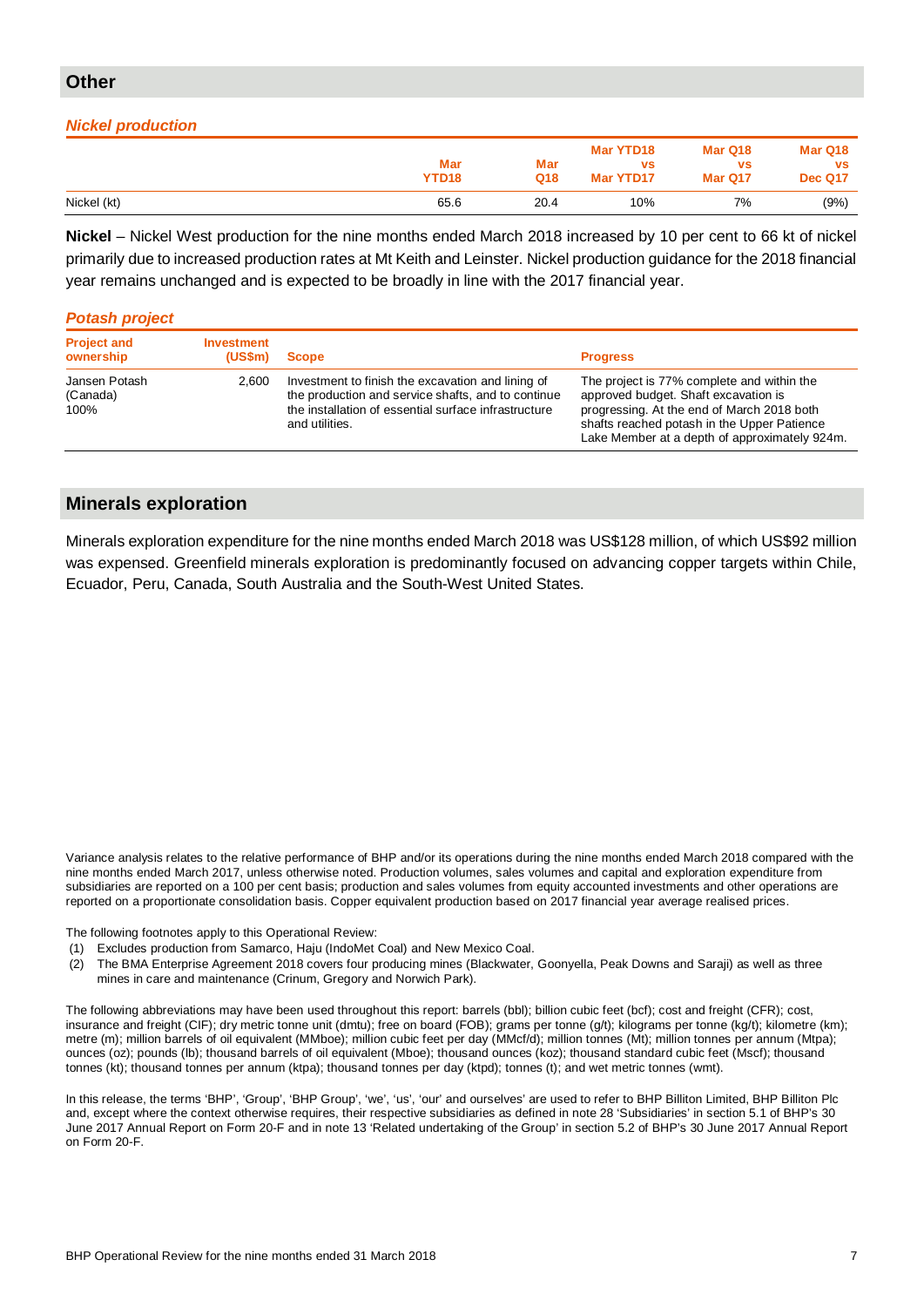#### **Media Relations**

Email: media.relations@bhpbilliton.com

#### **Australia and Asia**

Ben Pratt Tel: +61 3 9609 3672 Mobile: +61 419 968 734

## **United Kingdom and South Africa**

Neil Burrows Tel: +44 20 7802 7484 Mobile: +44 7786 661 683

#### **North America**

Judy Dane Tel: +1 713 961 8283 Mobile: +1 713 299 5342

### **Investor Relations**

Email: investor.relations@bhpbilliton.com

#### **Australia and Asia**

Tara Dines Tel: +61 3 9609 2222 Mobile: +61 499 249 005

#### **United Kingdom and South Africa**

Rob Clifford Tel: +44 20 7802 4131 Mobile: +44 7788 308 844

# **Americas**

James Wear Tel: +1 713 993 3737 Mobile: +1 347 882 3011

BHP Billiton Limited ABN 49 004 028 077 LEI WZE1WSENV6JSZFK0JC28 Registered in Australia Registered Office: Level 18, 171 Collins Street Melbourne Victoria 3000 Australia Tel +61 1300 55 4757 Fax +61 3 9609 3015

Members of BHP which is headquartered in Australia



Follow us on social media

BHP Billiton Plc Registration number 3196209 LEI 549300C116EOWV835768 Registered in England and Wales Registered Office: Nova South, 160 Victoria Street London SW1E 5LB United Kingdom Tel +44 20 7802 4000 Fax +44 20 7802 4111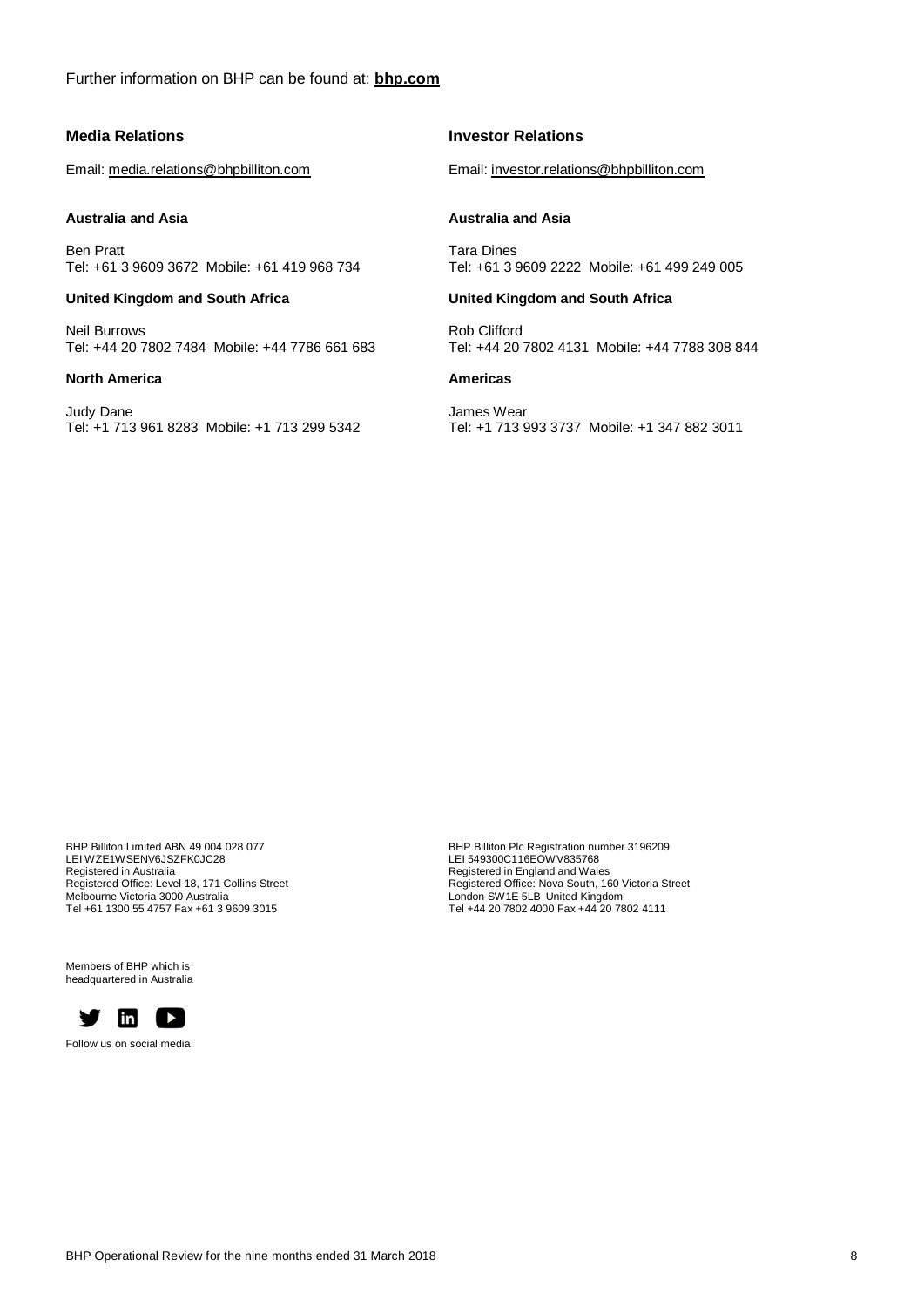# **Production summary**

|                                                            |                |              |                | <b>Quarter ended</b> |              |              | Year to date |              |
|------------------------------------------------------------|----------------|--------------|----------------|----------------------|--------------|--------------|--------------|--------------|
|                                                            | <b>BHP</b>     | Mar          | Jun            | Sep                  | Dec          | <b>Mar</b>   | Mar          | Mar          |
|                                                            | interest       | 2017         | 2017           | 2017                 | 2017         | 2018         | 2018         | 2017         |
| Petroleum <sup>(1)</sup>                                   |                |              |                |                      |              |              |              |              |
| <b>Petroleum</b>                                           |                |              |                |                      |              |              |              |              |
| Crude oil, condensate and NGL (Mboe)                       |                |              |                |                      |              |              |              |              |
| Onshore US                                                 |                | 9,439        | 8,501          | 7,079                | 7,423        | 6,256        | 20,758       | 25,870       |
| Conventional                                               |                | 15,369       | 15,612         | 15,090               | 14,869       | 13,960       | 43,919       | 47,096       |
| Total                                                      |                | 24,808       | 24,113         | 22,169               | 22,292       | 20,216       | 64,677       | 72,966       |
|                                                            |                |              |                |                      |              |              |              |              |
| Natural gas (bcf)                                          |                |              |                |                      |              |              |              |              |
| Onshore US                                                 |                | 66.1         | 67.2           | 61.4                 | 60.5         | 64.1         | 186.0        | 207.8        |
| Conventional                                               |                | 88.4         | 99.5           | 107.3                | 96.1         | 82.9         | 286.3        | 293.3        |
| Total                                                      |                | 154.5        | 166.7          | 168.7                | 156.6        | 147.0        | 472.3        | 501.1        |
|                                                            |                |              |                |                      |              |              |              |              |
| <b>Total petroleum production (MMboe)</b>                  |                | 50.6         | 51.9           | 50.3                 | 48.4         | 44.7         | 143.4        | 156.5        |
| Copper <sup>(2)</sup>                                      |                |              |                |                      |              |              |              |              |
| <b>Copper</b>                                              |                |              |                |                      |              |              |              |              |
| Payable metal in concentrate (kt)                          |                |              |                |                      |              |              |              |              |
| Escondida <sup>(3)</sup>                                   | 57.5%          | 67.6         | 162.4          | 196.3                | 238.5        | 244.9        | 679.7        | 377.2        |
| Antamina                                                   | 33.8%          | 29.2         | 38.5           | 35.9                 | 33.8         | 35.2         | 104.9        | 95.3         |
| Total                                                      |                | 96.8         | 200.9          | 232.2                | 272.3        | 280.1        | 784.6        | 472.5        |
|                                                            |                |              |                |                      |              |              |              |              |
| Cathode (kt)                                               |                |              |                |                      |              |              |              |              |
| Escondida <sup>(3)</sup>                                   | 57.5%          | 27.2         | 62.8           | 71.9                 | 76.1         | 69.4         | 217.4        | 169.2        |
| Pampa Norte <sup>(4)</sup>                                 | 100%           | 66.1         | 72.3           | 58.0                 | 68.4         | 66.8         | 193.2        | 182.0        |
| Olympic Dam                                                | 100%           | 36.8         | 51.4           | 42.0                 | 12.2         | 40.5         | 94.7         | 114.9        |
| Total                                                      |                | 130.1        | 186.5          | 171.9                | 156.7        | 176.7        | 505.3        | 466.1        |
|                                                            |                |              |                |                      |              |              |              |              |
| Total copper (kt)                                          |                | 226.9        | 387.4          | 404.1                | 429.0        | 456.8        | 1,289.9      | 938.6        |
| Lead                                                       |                |              |                |                      |              |              |              |              |
| Payable metal in concentrate (t)                           |                |              |                |                      |              |              |              |              |
| Antamina                                                   | 33.8%          | 1,308        | 1,799          | 1,415                | 1,009        | 464          | 2,888        | 3,674        |
| Total                                                      |                | 1,308        | 1,799          | 1,415                | 1,009        | 464          | 2,888        | 3,674        |
|                                                            |                |              |                |                      |              |              |              |              |
| <b>Zinc</b>                                                |                |              |                |                      |              |              |              |              |
| Payable metal in concentrate (t)                           |                |              |                |                      |              |              |              |              |
| Antamina                                                   | 33.8%          | 20,653       | 29,076         | 29,201               | 29,054       | 25,562       | 83,817       | 58,426       |
| Total                                                      |                | 20,653       | 29,076         | 29,201               | 29,054       | 25,562       | 83,817       | 58,426       |
|                                                            |                |              |                |                      |              |              |              |              |
| Gold                                                       |                |              |                |                      |              |              |              |              |
| Payable metal in concentrate (troy oz)                     |                |              |                |                      |              |              |              |              |
| Escondida $(3)$                                            | 57.5%          | 11,572       | 33,941         | 50,525               | 50,279       | 59,953       | 160,757      | 76,917       |
| Olympic Dam (refined gold)                                 | 100%           | 21,941       | 28,188         | 13,101               | 15,969       | 28,989       | 58,059       | 75,958       |
| Total                                                      |                | 33,513       | 62,129         | 63,626               | 66,248       | 88,942       | 218,816      | 152,875      |
|                                                            |                |              |                |                      |              |              |              |              |
| <b>Silver</b>                                              |                |              |                |                      |              |              |              |              |
| Payable metal in concentrate (troy koz)<br>Escondida $(3)$ |                |              |                |                      |              |              |              |              |
| Antamina                                                   | 57.5%<br>33.8% | 540          | 1,234<br>1,691 | 1,737                | 2,193        | 2,339        | 6,269        | 3,092        |
| Olympic Dam (refined silver)                               | 100%           | 1,301<br>174 | 243            | 1,596<br>131         | 1,331<br>135 | 1,189<br>248 | 4,116<br>514 | 4,092<br>525 |
| Total                                                      |                | 2,015        | 3,168          | 3,464                | 3,659        | 3,776        | 10,899       | 7,709        |
|                                                            |                |              |                |                      |              |              |              |              |
| <b>Uranium</b>                                             |                |              |                |                      |              |              |              |              |
| Payable metal in concentrate (t)                           |                |              |                |                      |              |              |              |              |
| Olympic Dam                                                | 100%           | 948          | 737            | 880                  | 243          | 1,118        | 2,241        | 2,924        |
| Total                                                      |                | 948          | 737            | 880                  | 243          | 1,118        | 2,241        | 2,924        |
|                                                            |                |              |                |                      |              |              |              |              |
| <b>Molybdenum</b>                                          |                |              |                |                      |              |              |              |              |
| Payable metal in concentrate (t)                           |                |              |                |                      |              |              |              |              |
| Antamina                                                   | 33.8%          | 30           | 328            | 402                  | 579          | 420          | 1,401        | 816          |
| Total                                                      |                | 30           | 328            | 402                  | 579          | 420          | 1,401        | 816          |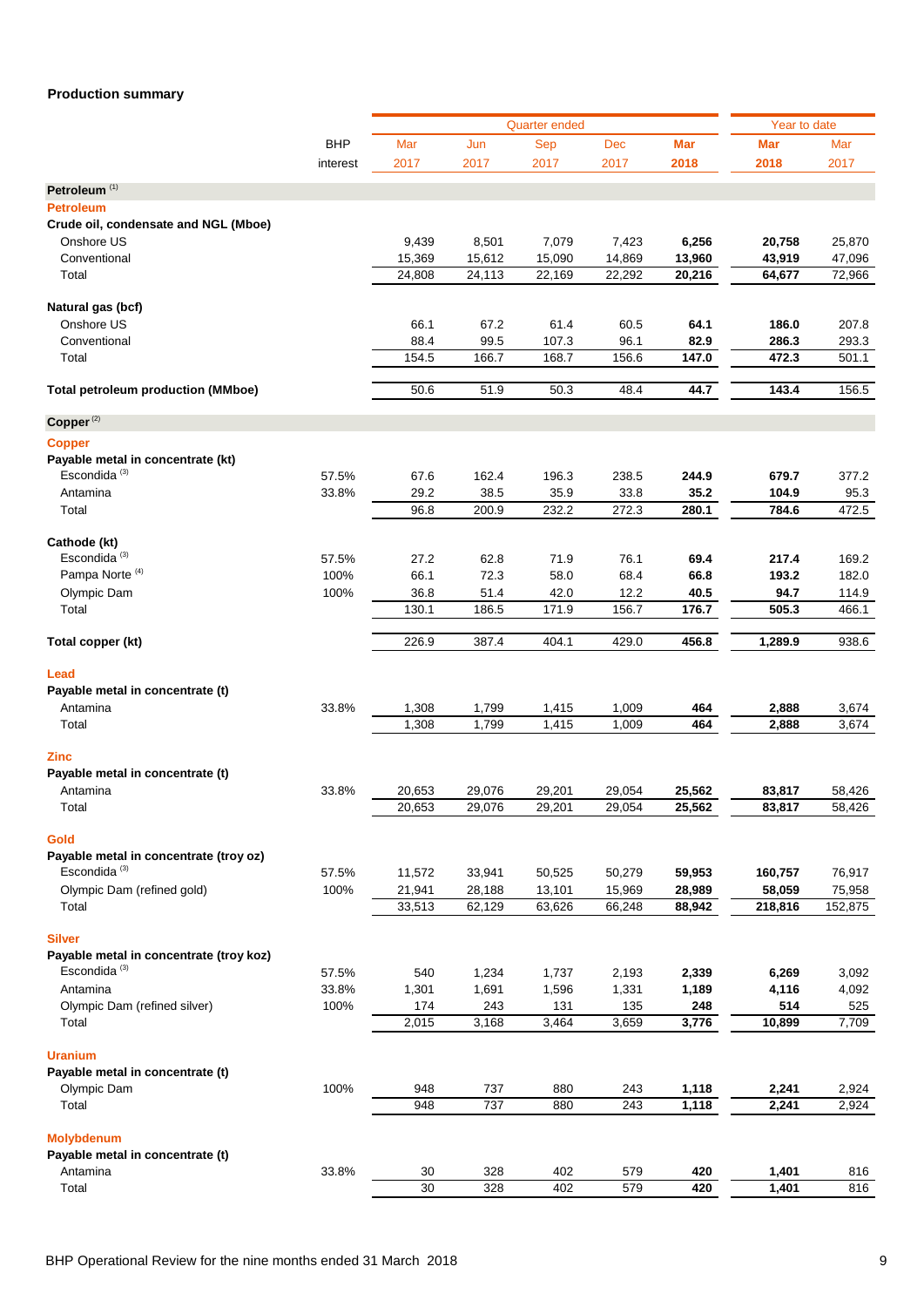#### **Production summary**

|                           |            |        |                | <b>Quarter ended</b> |            |            | Year to date |         |
|---------------------------|------------|--------|----------------|----------------------|------------|------------|--------------|---------|
|                           | <b>BHP</b> | Mar    | Jun            | Sep                  | <b>Dec</b> | <b>Mar</b> | <b>Mar</b>   | Mar     |
|                           | interest   | 2017   | 2017           | 2017                 | 2017       | 2018       | 2018         | 2017    |
| <b>Iron Ore</b>           |            |        |                |                      |            |            |              |         |
| <b>Iron Ore</b>           |            |        |                |                      |            |            |              |         |
| Production (kt) (5)       |            |        |                |                      |            |            |              |         |
| Newman                    | 85%        | 16,283 | 16,241         | 13,842               | 18,317     | 16,412     | 48,571       | 52,042  |
| Area C Joint Venture      | 85%        | 11,165 | 13,016         | 13,099               | 13,575     | 12,802     | 39,476       | 35,728  |
| Yandi Joint Venture       | 85%        | 14,656 | 17,415         | 14,559               | 16,348     | 15,802     | 46,709       | 47,940  |
| Jimblebar <sup>(6)</sup>  | 85%        | 4,824  | 5,891          | 6,283                | 4,583      | 4,669      | 15,535       | 16,059  |
| Wheelarra                 | 85%        | 6,647  | 7,578          | 7,804                | 8,734      | 8,006      | 24,544       | 19,442  |
| Samarco                   | 50%        |        |                |                      |            |            |              |         |
| Total                     |            | 53,575 | 60,141         | 55,587               | 61,557     | 57,691     | 174,835      | 171,211 |
| Coal                      |            |        |                |                      |            |            |              |         |
| <b>Metallurgical coal</b> |            |        |                |                      |            |            |              |         |
| Production (kt) (7)       |            |        |                |                      |            |            |              |         |
| <b>BMA</b>                | 50%        | 7,996  | 6,394          | 8,296                | 7,394      | 7,983      | 23,673       | 25,064  |
| BHP Mitsui Coal (8)       | 80%        | 2,138  | 2,100          | 2,271                | 2,291      | 2,396      | 6,958        | 6,212   |
| Haju <sup>(9)</sup>       | 75%        |        | $\blacksquare$ | $\blacksquare$       |            |            |              | 129     |
| Total                     |            | 10,134 | 8,494          | 10,567               | 9,685      | 10,379     | 30,631       | 31,405  |
| <b>Energy coal</b>        |            |        |                |                      |            |            |              |         |
| <b>Production (kt)</b>    |            |        |                |                      |            |            |              |         |
| <b>USA</b>                | 100%       |        |                |                      |            |            |              | 451     |
| Australia                 | 100%       | 4,662  | 5,711          | 4,235                | 4,383      | 3,662      | 12,280       | 12,465  |
| Colombia                  | 33.3%      | 2,756  | 2,475          | 2,497                | 2,914      | 2,444      | 7,855        | 8,484   |
| Total                     |            | 7,418  | 8,186          | 6,732                | 7,297      | 6,106      | 20,135       | 21,400  |
|                           |            |        |                |                      |            |            |              |         |
| Other                     |            |        |                |                      |            |            |              |         |
| <b>Nickel</b>             |            |        |                |                      |            |            |              |         |
| Saleable production (kt)  |            |        |                |                      |            |            |              |         |
| <b>Nickel West</b>        | 100%       | 19.0   | 25.2           | 22.8                 | 22.4       | 20.4       | 65.6         | 59.9    |
| Total                     |            | 19.0   | 25.2           | 22.8                 | 22.4       | 20.4       | 65.6         | 59.9    |
|                           |            |        |                |                      |            |            |              |         |

(1) LPG and ethane are reported as natural gas liquids (NGL). Product-specific conversions are made and NGL is reported in barrels of oil equivalent (boe). Total boe conversions are based on 6 bcf of natural gas equals 1 MMboe.

(2) Metal production is reported on the basis of payable metal.

(3) Shown on a 100% basis. BHP interest in saleable production is 57.5%.

(4) Includes Cerro Colorado and Spence.

(5) Iron ore production is reported on a wet tonnes basis.

(6) Shown on a 100% basis. BHP interest in saleable production is 85%.

(7) Metallurgical coal production is reported on the basis of saleable product. Production figures include some thermal coal.

(8) Shown on a 100% basis. BHP interest in saleable production is 80%.

(9) Shown on a 100% basis. BHP interest in saleable production is 75%.

Throughout this report figures in italics indicate that this figure has been adjusted since it was previously reported.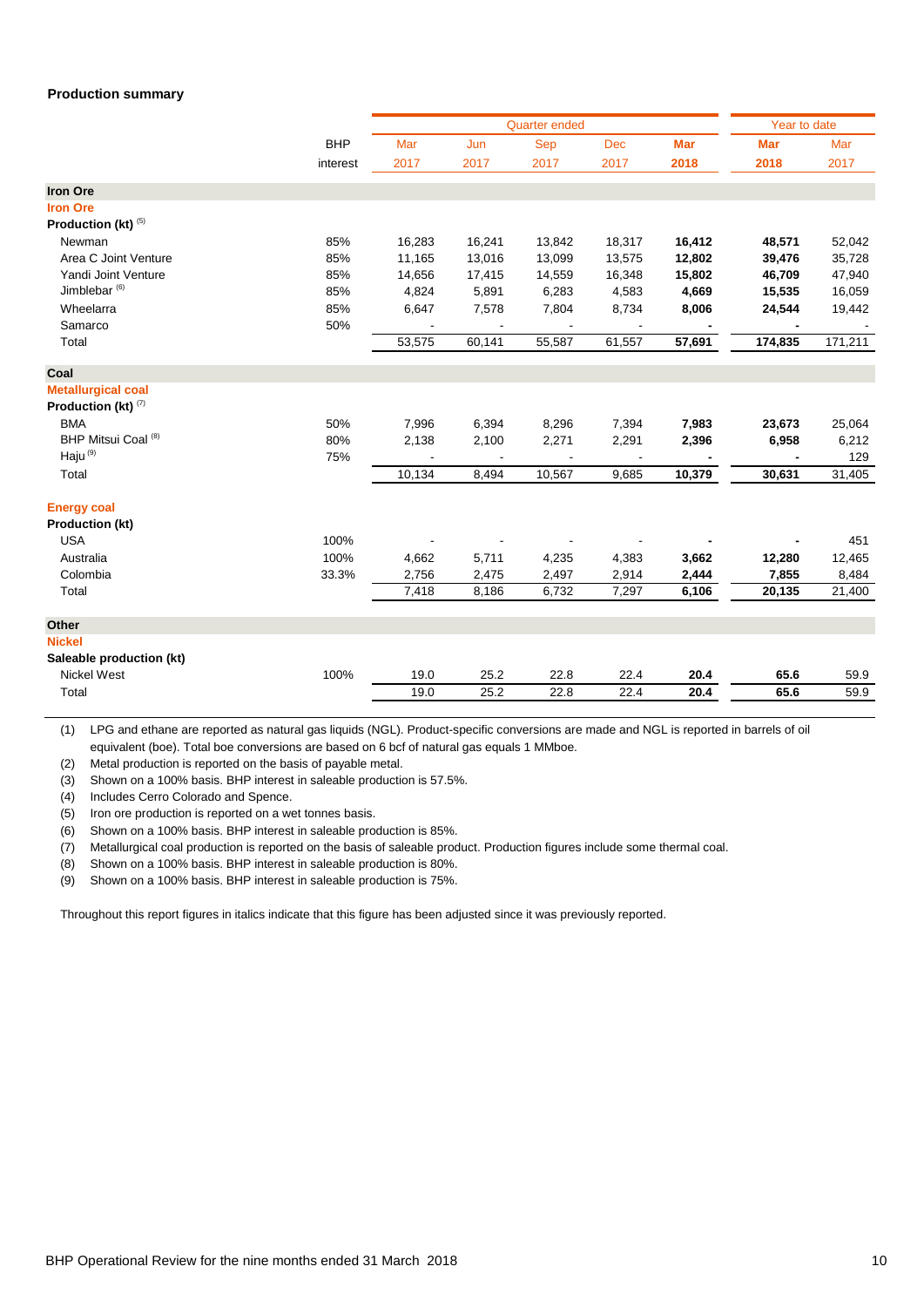|                                |         |                  |       | <b>Quarter ended</b>     |                      |            | Year to date |        |
|--------------------------------|---------|------------------|-------|--------------------------|----------------------|------------|--------------|--------|
|                                |         | Mar              | Jun   | <b>Sep</b>               | Dec                  | <b>Mar</b> | Mar          | Mar    |
|                                |         | 2017             | 2017  | 2017                     | 2017                 | 2018       | 2018         | 2017   |
|                                |         |                  |       |                          |                      |            |              |        |
| Petroleum <sup>(1)</sup>       |         |                  |       |                          |                      |            |              |        |
| <b>Bass Strait</b>             |         |                  |       |                          |                      |            |              |        |
|                                |         |                  |       |                          |                      |            |              |        |
| Crude oil and condensate       | (Mboe)  | 1,355            | 1,552 | 1,815                    | 1,513                | 1,126      | 4,454        | 5,047  |
| <b>NGL</b>                     | (Mboe)  | 1,236            | 1,661 | 1,950                    | 1,584                | 1,170      | 4,704        | 4,798  |
| Natural gas                    | (bcf)   | 28.7             | 37.4  | 42.6                     | 32.9                 | 20.5       | 96.0         | 101.9  |
| Total petroleum products       | (MMboe) | 7.4              | 9.4   | 10.9                     | 8.6                  | 5.7        | 25.2         | 26.8   |
|                                |         |                  |       |                          |                      |            |              |        |
| <b>North West Shelf</b>        |         |                  |       |                          |                      |            |              |        |
| Crude oil and condensate       | (Mboe)  | 1,239            | 1,314 | 1,474                    | 1,442                | 1,377      | 4,293        | 4,193  |
| <b>NGL</b>                     | (Mboe)  | 200              | 209   | 227                      | 200                  | 210        | 637          | 755    |
| Natural gas                    | (bcf)   | 32.2             | 32.5  | 36.2                     | 36.2                 | 35.8       | 108.2        | 107.8  |
| Total petroleum products       | (MMboe) | 6.8              | 6.9   | 7.7                      | 7.7                  | 7.6        | 23.0         | 22.9   |
|                                |         |                  |       |                          |                      |            |              |        |
| <b>Pyrenees</b>                |         |                  |       |                          |                      |            |              |        |
| Crude oil and condensate       | (Mboe)  | 1,509            | 1,606 | 1,510                    | 1,210                | 1,250      | 3,970        | 4,911  |
| Total petroleum products       | (MMboe) | 1.5              | 1.6   | 1.5                      | 1.2                  | $1.3$      | 4.0          | 4.9    |
|                                |         |                  |       |                          |                      |            |              |        |
| Other Australia <sup>(2)</sup> |         |                  |       |                          |                      |            |              |        |
| Crude oil and condensate       | (Mboe)  | 8                | 9     | 9                        | 8                    | 8          | 25           | 26     |
| Natural gas                    | (bcf)   | 15.2             | 16.3  | 16.1                     | 13.3                 | 13.4       | 42.8         | 49.8   |
| Total petroleum products       | (MMboe) | 2.5              | 2.7   | 2.7                      | 2.2                  | 2.2        | 7.2          | 8.3    |
|                                |         |                  |       |                          |                      |            |              |        |
| Atlantis <sup>(3)</sup>        |         |                  |       |                          |                      |            |              |        |
| Crude oil and condensate       | (Mboe)  | 3,881            | 3,637 | 3,022                    | 3,377                | 3,459      | 9,858        | 10,198 |
| <b>NGL</b>                     | (Mboe)  | 295              | 213   | 218                      | 195                  | 248        | 661          | 710    |
| Natural gas                    | (bcf)   | 2.1              | 1.9   | 1.6                      | 1.8                  | 1.8        | 5.2          | 5.2    |
| Total petroleum products       | (MMboe) | 4.5              | 4.2   | 3.5                      | 3.9                  | 4.0        | 11.4         | 11.8   |
|                                |         |                  |       |                          |                      |            |              |        |
| Mad Dog <sup>(3)</sup>         |         |                  |       |                          |                      |            |              |        |
| Crude oil and condensate       |         | 1,185            | 1,167 | 1,020                    | 1,231                | 1,140      | 3,391        | 3,305  |
| <b>NGL</b>                     | (Mboe)  |                  |       |                          |                      |            |              |        |
|                                | (Mboe)  | 59               | 68    | 44                       | 72                   | 55         | 171          | 147    |
| Natural gas                    | (bcf)   | 0.2              | 0.2   | 0.1                      | 0.2                  | 0.2        | 0.5          | 0.5    |
| Total petroleum products       | (MMboe) | 1.3              | 1.3   | 1.1                      | 1.3                  | 1.2        | 3.6          | 3.5    |
| Shenzi <sup>(3)</sup>          |         |                  |       |                          |                      |            |              |        |
|                                |         |                  |       |                          |                      |            |              |        |
| Crude oil and condensate       | (Mboe)  | 2,675            | 2,588 | 2,291                    | 2,513                | 2,323      | 7,127        | 7,999  |
| NGL                            | (Mboe)  | 161              | 179   | 141                      | 184                  | 140        | 465          | 386    |
| Natural gas                    | (bcf)   | 0.5              | 0.6   | 0.4                      | 0.5                  | 0.4        | $1.3$        | 1.5    |
| Total petroleum products       | (MMboe) | 2.9              | 2.9   | 2.5                      | 2.8                  | 2.5        | 7.8          | 8.6    |
|                                |         |                  |       |                          |                      |            |              |        |
| Eagle Ford <sup>(4)</sup>      |         |                  |       |                          |                      |            |              |        |
| Crude oil and condensate       | (Mboe)  | 5,451            | 4,278 | 3,457                    | 3,720                | 2,838      | 10,015       | 13,330 |
| <b>NGL</b>                     | (Mboe)  | 2,354            | 2,240 | 1,856                    | 2,100                | 1,555      | 5,511        | 6,781  |
| Natural gas                    | (bcf)   | 17.0             | 15.1  | 13.8                     | 14.4                 | 12.6       | 40.8         | 48.7   |
| Total petroleum products       | (MMboe) | 10.6             | 9.0   | 7.6                      | 8.2                  | 6.5        | 22.3         | 28.2   |
|                                |         |                  |       |                          |                      |            |              |        |
| Permian $(4)$                  |         |                  |       |                          |                      |            |              |        |
| Crude oil and condensate       | (Mboe)  | 1,202            | 1,336 | 1,179                    | 1,142                | 1,398      | 3,719        | 3,995  |
| <b>NGL</b>                     | (Mboe)  | 428              | 646   | 587                      | 460                  | 465        | 1,512        | 1,742  |
| Natural gas                    | (bcf)   | 4.0              | 6.2   | 4.5                      | 3.6                  | 4.1        | 12.2         | 12.8   |
| Total petroleum products       | (MMboe) | 2.3              | 3.0   | 2.5                      | 2.2                  | 2.5        | 7.3          | 7.9    |
|                                |         |                  |       |                          |                      |            |              |        |
| Haynesville <sup>(4)</sup>     |         |                  |       |                          |                      |            |              |        |
| Crude oil and condensate       | (Mboe)  | 1                | 1     |                          | 1                    |            | 1            | 4      |
| <b>NGL</b>                     | (Mboe)  | 3                |       | $\overline{\phantom{a}}$ | $\ddot{\phantom{a}}$ |            |              | 18     |
| Natural gas                    | (bcf)   | 22.0             | 21.4  | 21.5                     | 22.0                 | 28.7       | 72.2         | 74.2   |
| Total petroleum products       | (MMboe) | $\overline{3.7}$ | 3.6   | 3.6                      | 3.7                  | 4.8        | 12.0         | 12.4   |
|                                |         |                  |       |                          |                      |            |              |        |
| Fayetteville <sup>(4)</sup>    |         |                  |       |                          |                      |            |              |        |
| Natural gas                    | (bcf)   | 23.1             | 24.5  | 21.6                     | 20.5                 | 18.7       | 60.8         | 72.1   |
| Total petroleum products       | (MMboe) | 3.9              | 4.1   | 3.6                      | 3.4                  | 3.1        | 10.1         | 12.0   |
|                                |         |                  |       |                          |                      |            |              |        |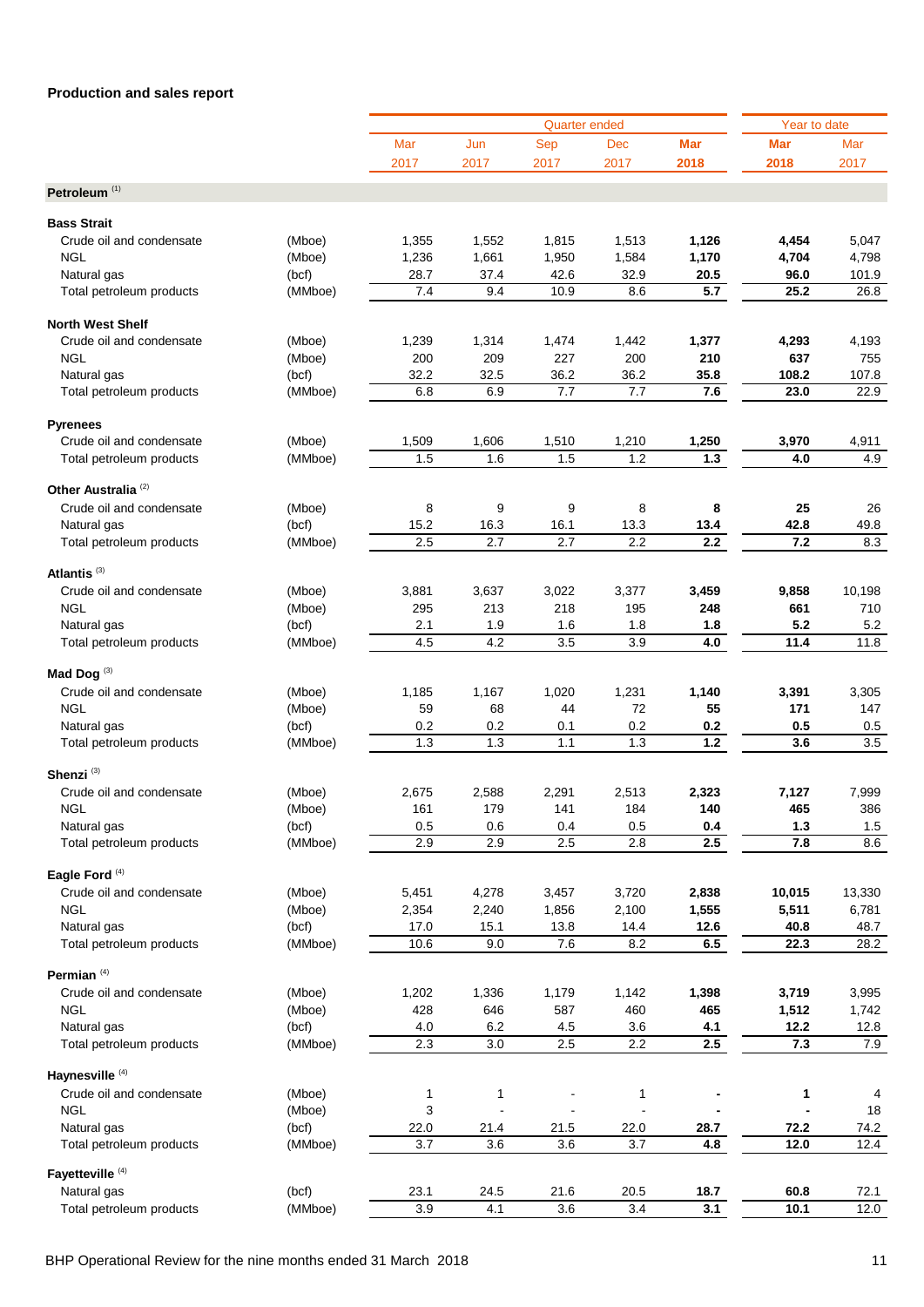|                                      |         |                  |                  | <b>Quarter ended</b> |            |            | Year to date |         |
|--------------------------------------|---------|------------------|------------------|----------------------|------------|------------|--------------|---------|
|                                      |         | Mar              | Jun              | Sep                  | <b>Dec</b> | <b>Mar</b> | <b>Mar</b>   | Mar     |
|                                      |         | 2017             | 2017             | 2017                 | 2017       | 2018       | 2018         | 2017    |
| Petroleum <sup>(1)</sup> (continued) |         |                  |                  |                      |            |            |              |         |
| Trinidad/Tobago                      |         |                  |                  |                      |            |            |              |         |
| Crude oil and condensate             | (Mboe)  | 127              | 139              | 118                  | 135        | 232        | 485          | 423     |
| Natural gas                          | (bcf)   | 8.4              | 9.4              | 9.7                  | 10.5       | 10.0       | 30.2         | 23.2    |
| Total petroleum products             | (MMboe) | 1.5              | 1.7              | 1.7                  | 1.9        | 1.9        | 5.5          | 4.3     |
| Other Americas <sup>(3)(5)</sup>     |         |                  |                  |                      |            |            |              |         |
| Crude oil and condensate             | (Mboe)  | 257              | 238              | 229                  | 207        | 189        | 625          | 801     |
| <b>NGL</b>                           | (Mboe)  | 6                | 10               | 5                    | 3          | 3          | 11           | 12      |
| Natural gas                          | (bcf)   | 0.1              | 0.1              | 0.1                  | 0.1        |            | 0.2          | 0.3     |
| Total petroleum products             | (MMboe) | 0.3              | 0.3              | 0.3                  | 0.2        | 0.2        | 0.7          | 0.9     |
| <b>UK</b>                            |         |                  |                  |                      |            |            |              |         |
| Crude oil and condensate             | (Mboe)  | 72               | 64               | 40                   | 22         | 43         | 105          | 204     |
| <b>NGL</b>                           | (Mboe)  | 32               | 16               | 39                   | 13         | 18         | 70           | 103     |
| Natural gas                          | (bcf)   | 1.0              | 1.1              | 0.5                  | 0.6        | 0.8        | 1.9          | 3.1     |
| Total petroleum products             | (MMboe) | $\overline{0.3}$ | $\overline{0.3}$ | 0.2                  | 0.1        | 0.2        | 0.5          | 0.8     |
| Algeria                              |         |                  |                  |                      |            |            |              |         |
| Crude oil and condensate             | (Mboe)  | 1,072            | 942              | 938                  | 960        | 969        | 2,867        | 3,078   |
| Total petroleum products             | (MMboe) | 1.1              | 0.9              | 0.9                  | 1.0        | 1.0        | 2.9          | 3.1     |
| <b>BHP Petroleum</b>                 |         |                  |                  |                      |            |            |              |         |
| <b>Crude oil and condensate</b>      |         |                  |                  |                      |            |            |              |         |
| Onshore US                           | (Mboe)  | 6,654            | 5,615            | 4,636                | 4,863      | 4,236      | 13,735       | 17,329  |
| Conventional                         | (Mboe)  | 13,380           | 13,256           | 12,466               | 12,618     | 12,116     | 37,200       | 40,185  |
| Total                                | (Mboe)  | 20,034           | 18,871           | 17,102               | 17,481     | 16,352     | 50,935       | 57,514  |
| <b>NGL</b>                           |         |                  |                  |                      |            |            |              |         |
| Onshore US                           | (Mboe)  | 2,785            | 2,886            | 2,443                | 2,560      | 2,020      | 7,023        | 8,541   |
| Conventional                         | (Mboe)  | 1,989            | 2,356            | 2,624                | 2,251      | 1,844      | 6,719        | 6,911   |
| Total                                | (Mboe)  | 4,774            | 5,242            | 5,067                | 4,811      | 3,864      | 13,742       | 15,452  |
| <b>Natural gas</b>                   |         |                  |                  |                      |            |            |              |         |
| Onshore US                           | (bcf)   | 66.1             | 67.2             | 61.4                 | 60.5       | 64.1       | 186.0        | 207.8   |
| Conventional                         | (bcf)   | 88.4             | 99.5             | 107.3                | 96.1       | 82.9       | 286.3        | 293.3   |
| Total                                | (bcf)   | 154.5            | 166.7            | 168.7                | 156.6      | 147.0      | 472.3        | 501.1   |
| <b>Total petroleum products</b>      |         |                  |                  |                      |            |            |              |         |
| Onshore US                           | (Mboe)  | 20,456           | 19,701           | 17,312               | 17,506     | 16,939     | 51,758       | 60,503  |
| Conventional                         | (Mboe)  | 30,102           | 32,195           | 32,973               | 30,886     | 27,777     | 91,636       | 95,979  |
| Total                                | (Mboe)  | 50,558           | 51,896           | 50,286               | 48,392     | 44,716     | 143,394      | 156,483 |
|                                      |         |                  |                  |                      |            |            |              |         |

(1) Total boe conversions are based on 6 bcf of natural gas equals 1 MMboe. Negative production figures represent finalisation adjustments.

(2) Other Australia includes Minerva and Macedon.

 $(3)$  Gulf of Mexico volumes are net of royalties.

(4) Onshore US volumes are net of mineral holder royalties.

(5) Other Americas includes Neptune, Genesis and Overriding Royalty Interest.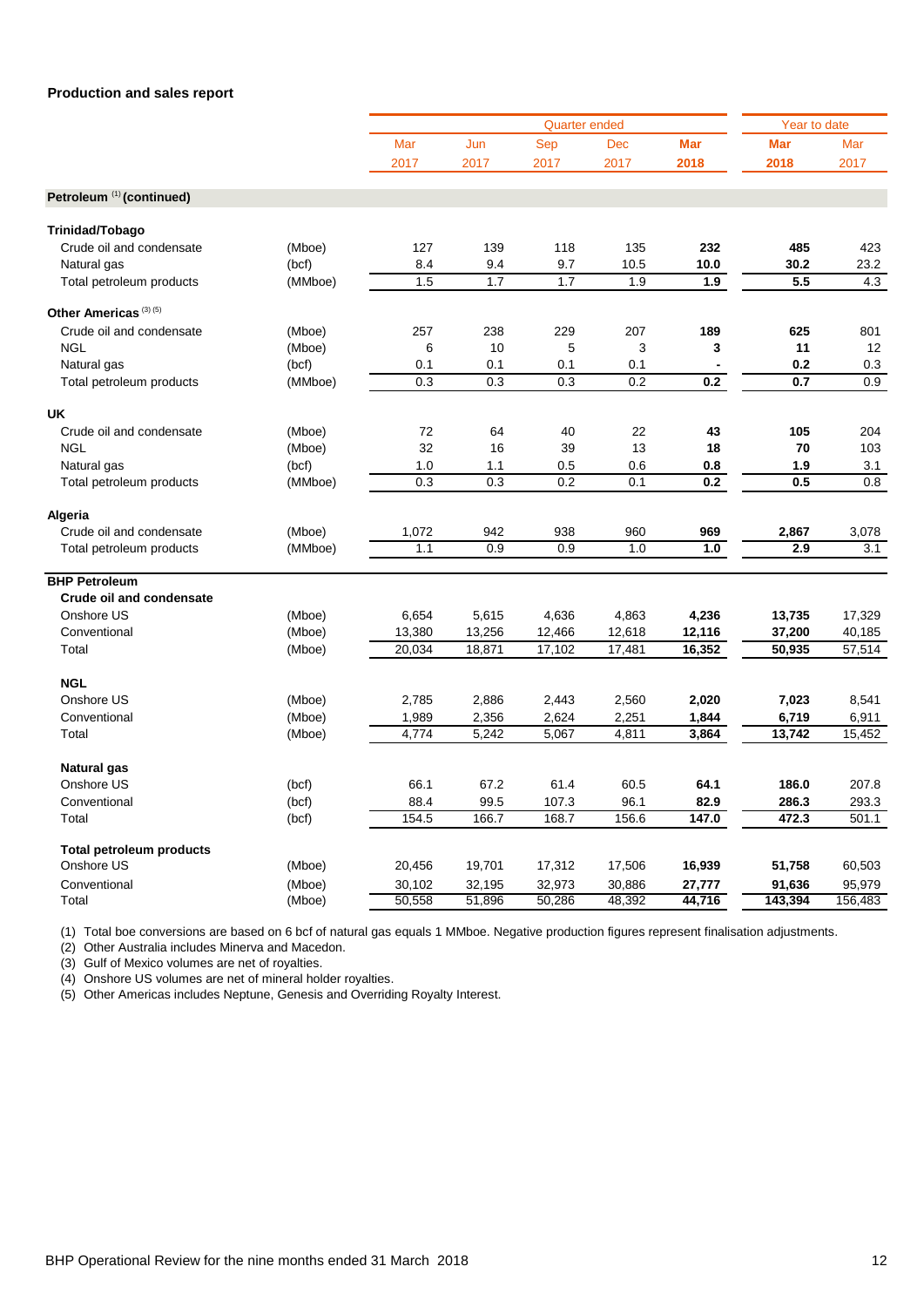|                                                                          |            |        |        | <b>Quarter ended</b> |            |            | Year to date |         |
|--------------------------------------------------------------------------|------------|--------|--------|----------------------|------------|------------|--------------|---------|
|                                                                          |            | Mar    | Jun    | <b>Sep</b>           | <b>Dec</b> | <b>Mar</b> | <b>Mar</b>   | Mar     |
|                                                                          |            | 2017   | 2017   | 2017                 | 2017       | 2018       | 2018         | 2017    |
|                                                                          |            |        |        |                      |            |            |              |         |
| Copper                                                                   |            |        |        |                      |            |            |              |         |
| Metals production is payable metal unless otherwise stated.              |            |        |        |                      |            |            |              |         |
| Escondida, Chile <sup>(1)</sup>                                          |            |        |        |                      |            |            |              |         |
| Material mined                                                           | (kt)       | 26,045 | 93,389 | 104,867              | 101,371    | 103,385    | 309,623      | 223,412 |
| Sulphide ore milled                                                      | (kt)       | 8,054  | 18,777 | 24,080               | 30,260     | 32,203     | 86,543       | 48,707  |
| Average copper grade                                                     | (% )       | 1.01%  | 1.07%  | 1.06%                | 0.98%      | 0.96%      | 0.99%        | 0.95%   |
| Production ex mill                                                       | (kt)       | 68.7   | 167.0  | 204.2                | 245.7      | 252.6      | 702.5        | 390.5   |
| <b>Production</b>                                                        |            |        |        |                      |            |            |              |         |
| Payable copper                                                           | (kt)       | 67.6   | 162.4  | 196.3                | 238.5      | 244.9      | 679.7        | 377.2   |
| Copper cathode (EW)                                                      | (kt)       | 27.2   | 62.8   | 71.9                 | 76.1       | 69.4       | 217.4        | 169.2   |
| - Oxide leach                                                            | (kt)       | 8.9    | 20.3   | 22.4                 | 27.4       | 24.5       | 74.3         | 60.1    |
| - Sulphide leach                                                         | (kt)       | 18.3   | 42.5   | 49.5                 | 48.7       | 44.9       | 143.1        | 109.1   |
| Total copper                                                             | (kt)       | 94.8   | 225.2  | 268.2                | 314.6      | 314.3      | 897.1        | 546.4   |
|                                                                          |            |        |        |                      |            |            |              |         |
| Payable gold concentrate                                                 | (troy oz)  | 11,572 | 33,941 | 50,525               | 50,279     | 59,953     | 160,757      | 76,917  |
| Payable silver concentrate                                               | (troy koz) | 540    | 1,234  | 1,737                | 2,193      | 2,339      | 6,269        | 3,092   |
| <b>Sales</b>                                                             |            |        |        |                      |            |            |              |         |
| Payable copper                                                           | (kt)       | 63.7   | 163.3  | 195.1                | 236.7      | 228.3      | 660.1        | 371.3   |
| Copper cathode (EW)                                                      | (kt)       | 39.4   | 56.0   | 61.6                 | 84.1       | 61.7       | 207.4        | 176.8   |
| Payable gold concentrate                                                 | (troy oz)  | 11,572 | 33,941 | 50,525               | 50,279     | 59,953     | 160,757      | 76,917  |
| Payable silver concentrate                                               | (troy koz) | 540    | 1,234  | 1,737                | 2,193      | 2,339      | 6,269        | 3,092   |
| (1) Shown on a 100% basis. BHP interest in saleable production is 57.5%. |            |        |        |                      |            |            |              |         |
| Pampa Norte, Chile                                                       |            |        |        |                      |            |            |              |         |
| Cerro Colorado                                                           |            |        |        |                      |            |            |              |         |
| Material mined                                                           | (kt)       | 15,178 | 15,760 | 21,381               | 20,191     | 17,766     | 59,338       | 42,475  |
| Ore milled                                                               | (kt)       | 4,179  | 4,411  | 3,951                | 4,611      | 4,905      | 13,467       | 10,762  |
| Average copper grade                                                     | (% )       | 0.57%  | 0.53%  | 0.62%                | 0.59%      | 0.58%      | 0.60%        | 0.63%   |
| Production                                                               |            |        |        |                      |            |            |              |         |
| Copper cathode (EW)                                                      | (kt)       | 16.7   | 18.8   | 13.3                 | 17.4       | 13.6       | 44.3         | 45.9    |
| <b>Sales</b>                                                             |            |        |        |                      |            |            |              |         |
| Copper cathode (EW)                                                      | (kt)       | 15.6   | 19.8   | 12.3                 | 17.7       | 13.7       | 43.7         | 45.7    |
| Spence                                                                   |            |        |        |                      |            |            |              |         |
| Material mined                                                           | (kt)       | 22,939 | 24,230 | 22,314               | 23,096     | 21,463     | 66,873       | 69,212  |
| Ore milled                                                               | (kt)       | 5,225  | 4,968  | 5,375                | 4,919      | 5,144      | 15,438       | 15,125  |
| Average copper grade                                                     | (% )       | 1.09%  | 1.13%  | 1.21%                | 1.18%      | 1.03%      | 1.14%        | 1.15%   |
| Production                                                               |            |        |        |                      |            |            |              |         |

Copper cathode (EW) (kt) 49.4 53.5 44.7 51.0 **53.2 148.9** 136.1

Copper cathode (EW) (kt) 49.0 55.7 43.0 52.2 **49.8 145.0** 131.7

**Sales**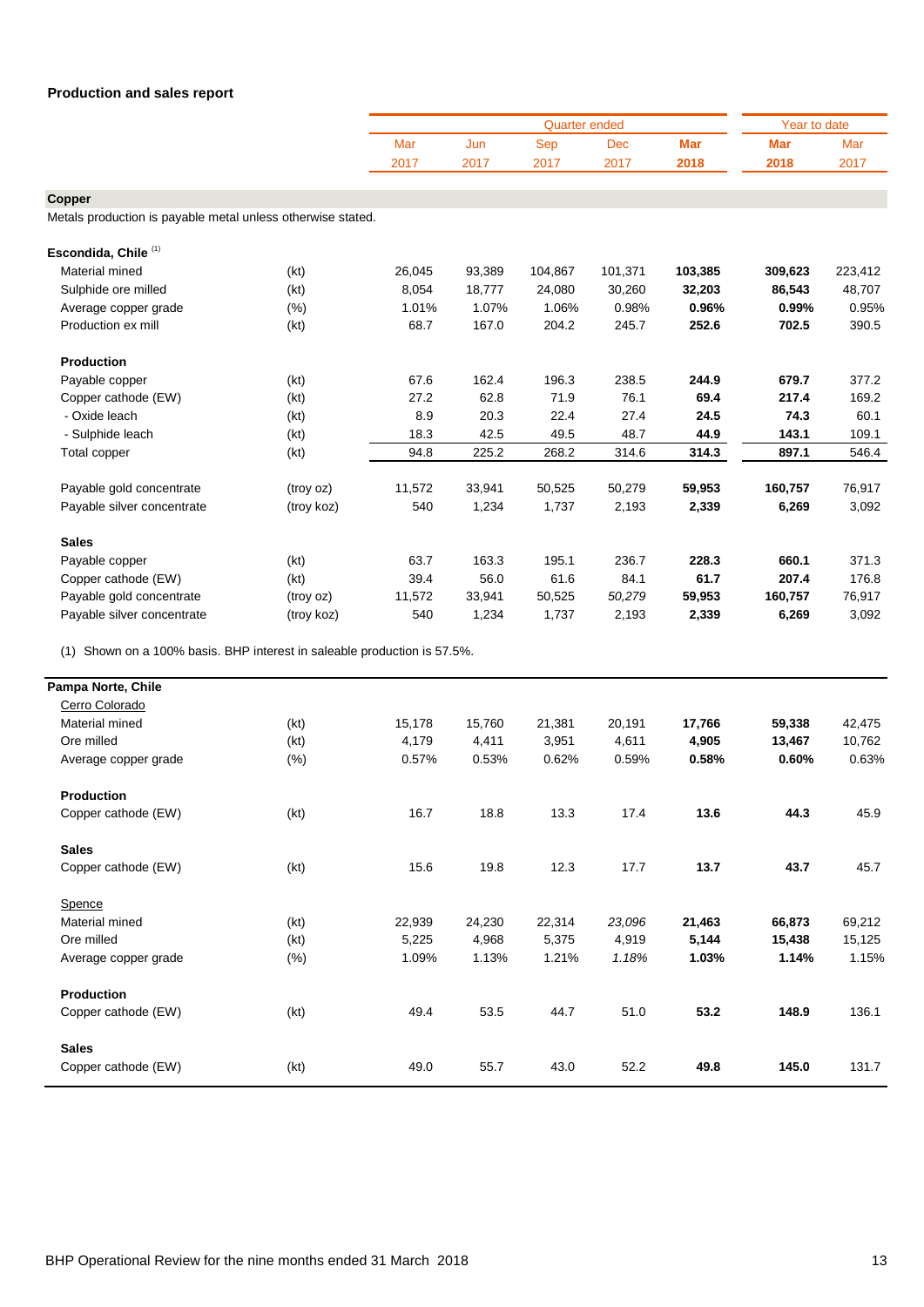|                                                             |            |        |        | Quarter ended |        |            | Year to date |         |
|-------------------------------------------------------------|------------|--------|--------|---------------|--------|------------|--------------|---------|
|                                                             |            | Mar    | Jun    | Sep           | Dec    | <b>Mar</b> | Mar          | Mar     |
|                                                             |            | 2017   | 2017   | 2017          | 2017   | 2018       | 2018         | 2017    |
|                                                             |            |        |        |               |        |            |              |         |
| <b>Copper (continued)</b>                                   |            |        |        |               |        |            |              |         |
| Metals production is payable metal unless otherwise stated. |            |        |        |               |        |            |              |         |
| Antamina, Peru                                              |            |        |        |               |        |            |              |         |
| Material mined (100%)                                       | (kt)       | 55,771 | 62,254 | 59,216        | 59,125 | 58,085     | 176,426      | 182,237 |
| Sulphide ore milled (100%)                                  | (kt)       | 11,955 | 13,229 | 12,822        | 13,098 | 12,166     | 38,086       | 38,876  |
| Average head grades                                         |            |        |        |               |        |            |              |         |
| - Copper                                                    | (% )       | 0.88%  | 1.00%  | 0.94%         | 0.89%  | 1.01%      | 0.95%        | 0.85%   |
| - Zinc                                                      | (%)        | 0.84%  | 0.95%  | 0.99%         | 0.93%  | 1.01%      | 0.98%        | 0.75%   |
| <b>Production</b>                                           |            |        |        |               |        |            |              |         |
| Payable copper                                              | (kt)       | 29.2   | 38.5   | 35.9          | 33.8   | 35.2       | 104.9        | 95.3    |
| Payable zinc                                                | (t)        | 20,653 | 29,076 | 29,201        | 29,054 | 25,562     | 83,817       | 58,426  |
| Payable silver                                              | (troy koz) | 1,301  | 1,691  | 1,596         | 1,331  | 1,189      | 4,116        | 4,092   |
| Payable lead                                                | (t)        | 1,308  | 1,799  | 1,415         | 1,009  | 464        | 2,888        | 3,674   |
| Payable molybdenum                                          | (t)        | 30     | 328    | 402           | 579    | 420        | 1,401        | 816     |
| <b>Sales</b>                                                |            |        |        |               |        |            |              |         |
| Payable copper                                              | (kt)       | 30.2   | 36.9   | 31.9          | 37.0   | 32.1       | 101.0        | 96.0    |
| Payable zinc                                                | (t)        | 23,669 | 27,936 | 25,224        | 30,340 | 26,456     | 82,020       | 62,046  |
| Payable silver                                              | (troy koz) | 1,304  | 1,513  | 1,475         | 1,470  | 1,052      | 3,997        | 3,969   |
| Payable lead                                                | (t)        | 1,475  | 1,493  | 1,624         | 972    | 859        | 3,455        | 3,342   |
| Payable molybdenum                                          | (t)        |        |        | 168           | 693    | 500        | 1,361        | 1,124   |
| Olympic Dam, Australia                                      |            |        |        |               |        |            |              |         |
| Material mined (1)                                          | (kt)       | 1,943  | 1,974  | 1,851         | 1,391  | 2,056      | 5,298        | 6,034   |
| Ore milled                                                  | (kt)       | 2,112  | 2,097  | 2,302         | 554    | 2,188      | 5,044        | 6,507   |
| Average copper grade                                        | (% )       | 2.07%  | 2.30%  | 2.10%         | 2.22%  | 2.36%      | 2.23%        | 2.01%   |
| Average uranium grade                                       | (kg/t)     | 0.61   | 0.58   | 0.55          | 0.58   | 0.71       | 0.62         | 0.63    |
| Production                                                  |            |        |        |               |        |            |              |         |
| Copper cathode (ER and EW)                                  | (kt)       | 36.8   | 51.4   | 42.0          | 12.2   | 40.5       | 94.7         | 114.9   |
| Uranium oxide concentrate                                   | (t)        | 948    | 737    | 880           | 243    | 1,118      | 2,241        | 2,924   |
| Refined gold                                                | (troy oz)  | 21,941 | 28,188 | 13,101        | 15,969 | 28,989     | 58,059       | 75,958  |
| Refined silver                                              | (troy koz) | 174    | 243    | 131           | 135    | 248        | 514          | 525     |
| <b>Sales</b>                                                |            |        |        |               |        |            |              |         |
| Copper cathode (ER and EW)                                  | (kt)       | 33.5   | 51.5   | 31.6          | 24.3   | 36.8       | 92.7         | 112.2   |
| Uranium oxide concentrate                                   | (t)        | 839    | 1,298  | 680           | 338    | 509        | 1,527        | 2,807   |
| Refined gold                                                | (troy oz)  | 22,333 | 24,726 | 22,435        | 17,999 | 20,715     | 61,149       | 72,468  |
| Refined silver                                              | (troy koz) | 108    | 251    | 219           | 118    | 202        | 539          | 495     |
|                                                             |            |        |        |               |        |            |              |         |

(1) Material mined refers to run of mine ore mined and hoisted.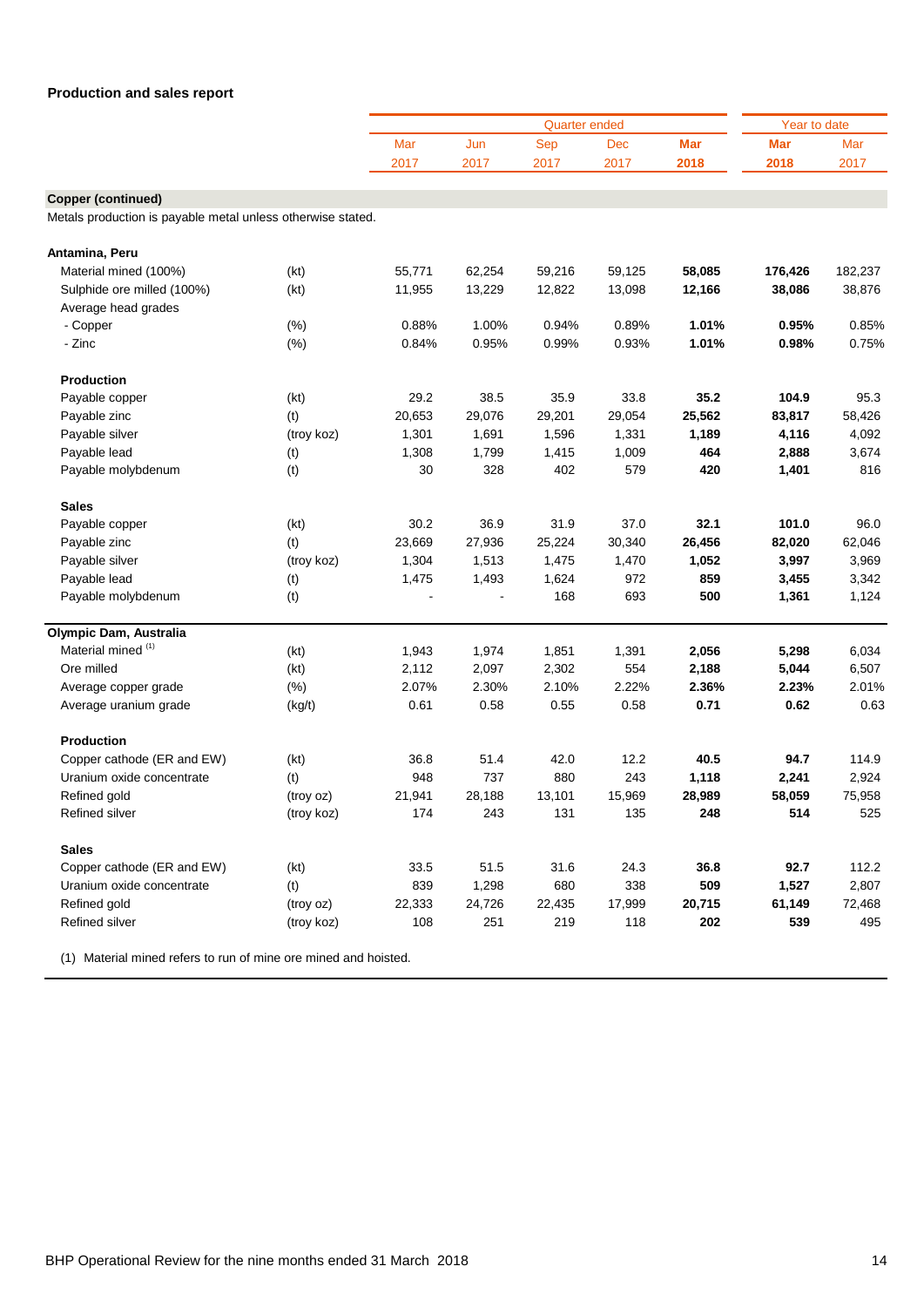|      |      |      | Quarter ended |      |      | Year to date |
|------|------|------|---------------|------|------|--------------|
| Mar  | Jun  | Sep  | Dec           | Mar  | Mar  | Mar          |
| 2017 | 2017 | 2017 | 2017          | 2018 | 2018 | 2017         |

**Iron Ore**

Iron ore production and sales are reported on a wet tonnes basis.

| <b>Production</b>        |      |        |        |        |        |        |         |         |
|--------------------------|------|--------|--------|--------|--------|--------|---------|---------|
| Newman                   | (kt) | 16,283 | 16,241 | 13,842 | 18,317 | 16,412 | 48,571  | 52,042  |
| Area C Joint Venture     | (kt) | 11,165 | 13,016 | 13,099 | 13,575 | 12,802 | 39,476  | 35,728  |
| Yandi Joint Venture      | (kt) | 14,656 | 17,415 | 14,559 | 16,348 | 15,802 | 46,709  | 47,940  |
| Jimblebar <sup>(1)</sup> | (kt) | 4,824  | 5,891  | 6,283  | 4,583  | 4,669  | 15,535  | 16,059  |
| Wheelarra                | (kt) | 6,647  | 7,578  | 7,804  | 8,734  | 8,006  | 24,544  | 19,442  |
| Total production         | (kt) | 53,575 | 60,141 | 55,587 | 61,557 | 57,691 | 174,835 | 171,211 |
| Total production (100%)  | (kt) | 62,177 | 69,714 | 64,287 | 71,611 | 67,048 | 202,946 | 198,588 |
| <b>Sales</b>             |      |        |        |        |        |        |         |         |
| Lump                     | (kt) | 12,804 | 15,104 | 13,896 | 15,145 | 13,993 | 43,034  | 41,087  |
| Fines                    | (kt) | 41,043 | 46,249 | 40,733 | 45,769 | 44,332 | 130,834 | 128,768 |
| Total                    | (kt) | 53,847 | 61,353 | 54,629 | 60,914 | 58,325 | 173,868 | 169,855 |
| Total sales (100%)       | (kt) | 62,513 | 71,149 | 63,322 | 70,733 | 67,799 | 201,854 | 197,077 |

(1) Shown on a 100% basis. BHP interest in saleable production is 85%.

| Samarco, Brazil <sup>(1)</sup> |      |                          |             |                          |                          |                          |                          |                          |
|--------------------------------|------|--------------------------|-------------|--------------------------|--------------------------|--------------------------|--------------------------|--------------------------|
| Production                     | (kt) | $\overline{\phantom{0}}$ | $\sim$      | $\sim$                   | $\overline{\phantom{0}}$ | $\overline{\phantom{0}}$ | $\overline{\phantom{0}}$ | $\overline{\phantom{a}}$ |
| <b>Sales</b>                   | (kt) | 35                       | $\,$ – $\,$ | $\overline{\phantom{0}}$ | 14                       | 25                       | 39                       | 47                       |

(1) Mining and processing operations remain suspended following the failure of the Fundão tailings dam and Santarém water dam on 5 November 2015.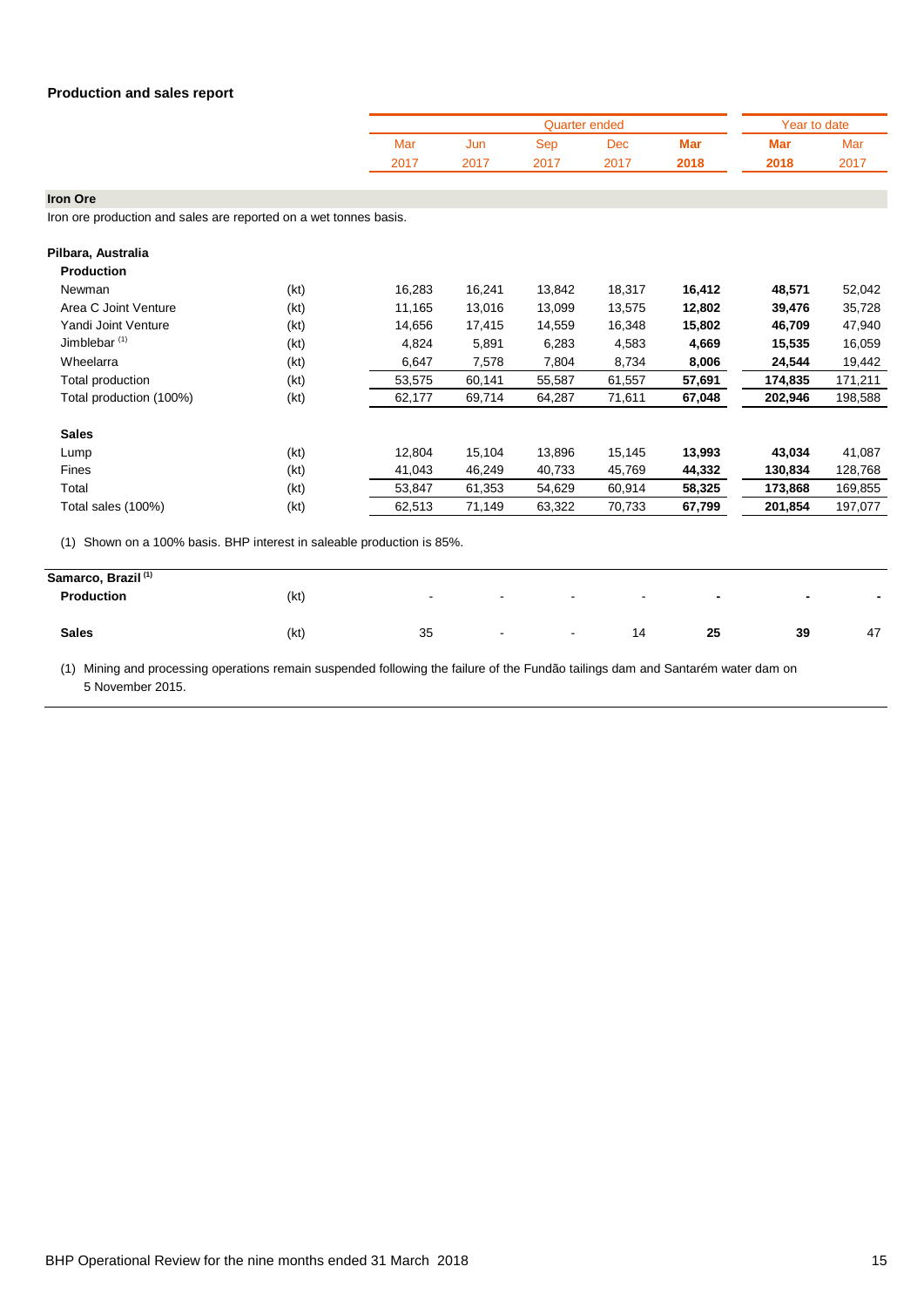|      |      |      | Quarter ended |      |      | Year to date |
|------|------|------|---------------|------|------|--------------|
| Mar  | Jun  | Sep  | <b>Dec</b>    | Mar  | Mar  | Mar          |
| 2017 | 2017 | 2017 | 2017          | 2018 | 2018 | 2017         |

Coal production is reported on the basis of saleable product.

| <b>Queensland Coal</b>         |      |        |       |        |       |        |        |        |
|--------------------------------|------|--------|-------|--------|-------|--------|--------|--------|
| Production <sup>(1)</sup>      |      |        |       |        |       |        |        |        |
| <b>BMA</b>                     |      |        |       |        |       |        |        |        |
| <b>Blackwater</b>              | (kt) | 1,694  | 1,766 | 1,985  | 1,470 | 1,384  | 4,839  | 5,530  |
| Goonyella                      | (kt) | 1,871  | 1,157 | 1,639  | 1,369 | 2,314  | 5,322  | 6,198  |
| Peak Downs                     | (kt) | 1,582  | 1,238 | 1,602  | 1,367 | 1,723  | 4,692  | 4,817  |
| Saraji                         | (kt) | 1,276  | 913   | 1,414  | 1,198 | 1,240  | 3,852  | 3,821  |
| Daunia                         | (kt) | 674    | 560   | 662    | 718   | 547    | 1,927  | 2,000  |
| Caval Ridge                    | (kt) | 899    | 760   | 994    | 1,272 | 775    | 3,041  | 2,698  |
| <b>Total BMA</b>               | (kt) | 7,996  | 6,394 | 8,296  | 7,394 | 7,983  | 23,673 | 25,064 |
| BHP Mitsui Coal <sup>(2)</sup> |      |        |       |        |       |        |        |        |
| South Walker Creek             | (kt) | 1,354  | 1,348 | 1,400  | 1,524 | 1,490  | 4,414  | 3,775  |
| Poitrel                        | (kt) | 784    | 752   | 871    | 767   | 906    | 2,544  | 2,437  |
| <b>Total BHP Mitsui Coal</b>   | (kt) | 2,138  | 2,100 | 2,271  | 2,291 | 2,396  | 6,958  | 6,212  |
| <b>Total Queensland Coal</b>   | (kt) | 10,134 | 8,494 | 10,567 | 9,685 | 10,379 | 30,631 | 31,276 |
| <b>Sales</b>                   |      |        |       |        |       |        |        |        |
| Coking coal                    | (kt) | 7,133  | 5,496 | 7,934  | 6,341 | 7,177  | 21,452 | 22,031 |
| Weak coking coal               | (kt) | 2,761  | 2,502 | 3,150  | 2,816 | 2,598  | 8,564  | 8,219  |
| Thermal coal                   | (kt) | 96     | 142   | 102    | 173   | 168    | 443    | 456    |
| Total                          | (kt) | 9,990  | 8,140 | 11,186 | 9,330 | 9,943  | 30,459 | 30,706 |
|                                |      |        |       |        |       |        |        |        |

(1) Production figures include some thermal coal.

(2) Shown on a 100% basis. BHP interest in saleable production is 80%.

| Haju, Indonesia <sup>(1)</sup> |      |        |        |        |        |                          |                          |     |
|--------------------------------|------|--------|--------|--------|--------|--------------------------|--------------------------|-----|
| Production                     | (kt) | $\sim$ | $\sim$ | $\sim$ | $\sim$ | $\overline{\phantom{a}}$ | $\overline{\phantom{0}}$ | 129 |
| Sales - export                 | (kt) | $\sim$ | $\sim$ | $\sim$ | $\sim$ | $\overline{\phantom{0}}$ | $\overline{\phantom{0}}$ | 117 |

(1) Shown on 100% basis. BHP interest in saleable production is 75%. BHP completed the sale of IndoMet Coal on 14 October 2016.

| <b>New Mexico, USA</b>             |      |        |                          |                          |                          |                          |     |
|------------------------------------|------|--------|--------------------------|--------------------------|--------------------------|--------------------------|-----|
| Production                         |      |        |                          |                          |                          |                          |     |
| Navajo Coal (1)                    | (kt) | $\sim$ | $\overline{\phantom{a}}$ | $\sim$                   | $\overline{\phantom{0}}$ | $\overline{\phantom{a}}$ | 451 |
| Total                              | (kt) |        | $\blacksquare$           | $\overline{\phantom{0}}$ | $\overline{\phantom{a}}$ | $\overline{\phantom{0}}$ | 451 |
| Sales thermal coal - local utility |      |        | $\blacksquare$           |                          | $\blacksquare$           | $\overline{\phantom{a}}$ | 105 |

(1) The divestment of Navajo Coal was completed on 29 July 2016, with no further production reported by BHP. Management of Navajo Coal was transferred to Navajo Transitional Energy Company on 31 December 2016.

| <b>NSW Energy Coal, Australia</b> |      |       |       |       |       |       |        |        |
|-----------------------------------|------|-------|-------|-------|-------|-------|--------|--------|
| <b>Production</b>                 | (kt) | 4,662 | 5,711 | 4,235 | 4,383 | 3,662 | 12,280 | 12,465 |
| <b>Sales</b>                      |      |       |       |       |       |       |        |        |
| Export thermal coal               | (kt) | 4,407 | 4,913 | 3,622 | 4.048 | 3,181 | 10,851 | 11,586 |
| Inland thermal coal               | (kt) | 431   | 327   | 405   | 411   | 400   | 1,216  | 1,073  |
| Total                             | (kt) | 4,838 | 5,240 | 4,027 | 4,459 | 3,581 | 12,067 | 12,659 |
| Cerrejón, Colombia                |      |       |       |       |       |       |        |        |
| <b>Production</b>                 | (kt) | 2,756 | 2.475 | 2,497 | 2.914 | 2,444 | 7,855  | 8,484  |
| Sales thermal coal - export       | (kt) | 2,613 | 2,803 | 2,518 | 2.619 | 2,480 | 7,617  | 8,240  |